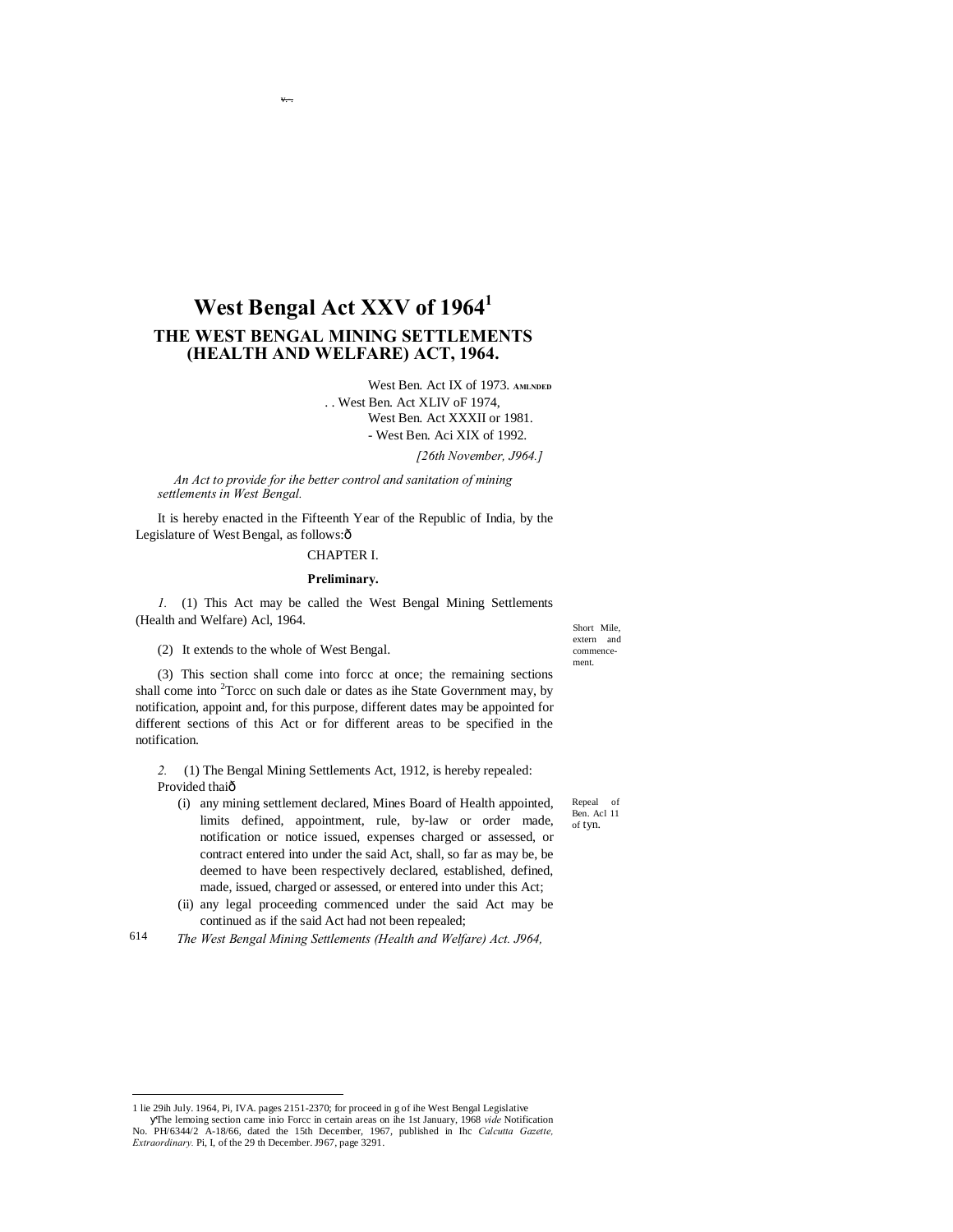*(Chapter I.—Preliminary<sup>1</sup> .—Sections 3, 4.)*

(iii) the State Government may, by notification, abolish any such Mines Board of Health or reconstitute it in accordance with Ihc provisions or this Act,

(2) All properties, movable or immovable and all interests of whatever nature or kind therein, held by or on behalf of any Mines Board of Health appointed under the Bengal Mining Settlements Act, 1912, shall continue to be vested in such Board, being a Board deemed under clause (i) of the proviso to sub-section (1) to have been established under this Act, and, where a notification abolishing or reconstituting such Board is issued under clause (iii) of the proviso to sub-section (I), shall stand transferred on and from such date and to such other Mines Board of Health, whether established under section 6 or deemed under clause (i) of the proviso to sub-scciion (1) to have been established under this Act,.as may be specified in the notification.

Dcnmiums.  $3 j_n j_h$  jhj<sub>s</sub> A<sub>cti</sub> unies there is anything repugnant in the subjcul or

context, $\hat{o}$ 

- (a) "Board" means a Mines Board of Health established or deemed to have been established under this Act and when used in relation to a mining settlement means the Board for such mining settlement;
- (b) "notification" means a notification published in the *Official . Gazette,*
- (c) "owner", when used in relalion to a mine, means-any person who is in occupation of the mine or any pari thereof and carries on the business, or is a contractor for ihc working, or such mine or part and, except for (he purposes of section 27, includes ihe Government:

Provided thai where any person is deemed, under the proviso lo section 76 of the Mines Act, 1952, to be the owner of a mine for the purposes of (hat Act, such person shall be deemed to be the owner or ihe mine also for the purposes of this Act;

35 of 1952.

- (d) "prescribed" means prescribed by rules made by the State Government under this Act;
- (c) the expressions "employed" and "mine" have the same meaning as in the Mines Aci, 1952.

Dcclara'.ion of area as mining settlement.

Ben. Act II of 1912,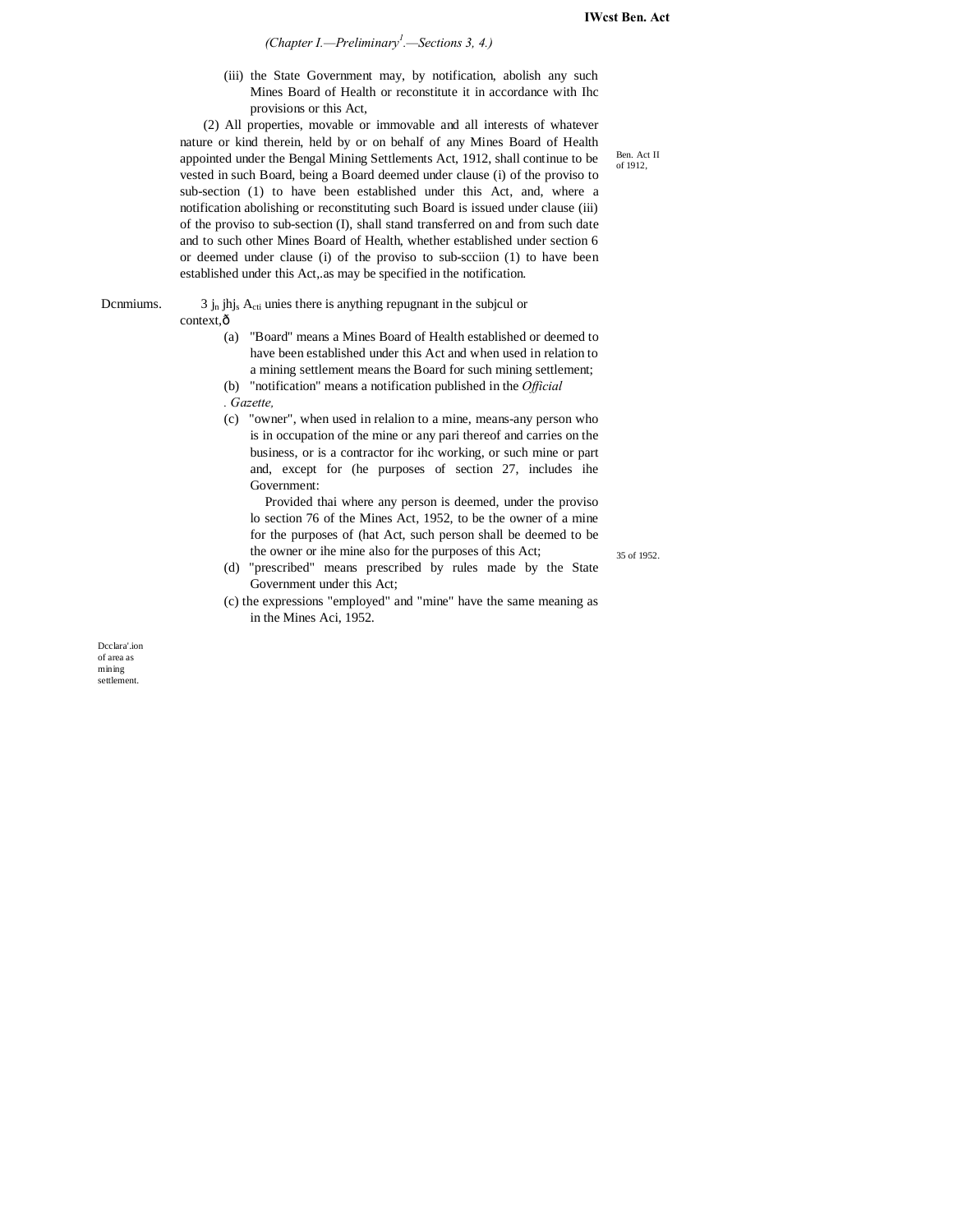## *The* Iferf *Bengal Mining Settlements (Health and Welfare)* 615 *Act, 1964.*

v.-.

## XXV of 1964.]

#### *(Chapter /.—P re! ititi itaiy.—Section* 5.~*Chapter 11.—The Mines Board nf Health.—Sections 6, 7.)*

(2) A notice under sub-scctton (I) shall define llie limits of the area intended **LO** be declared to be a mining settlement and shall specify a period within which any objection or suggestion in regard to the intended declaration may be submitted by any person lo Ihe State Government for its consideration.

. (3) On the expiry of the period for submitting objections or suggestions specified in a notice published under sub-scciion (I) llie Slate Government may, after considering the objections or suggestions,

if any, in regard to ihe intended declaration submitted lo it within such period, by notification, $\hat{o}$  - (a) withdraw the notice, or

(b) declare that ihe area, the limits whereof have been defined in the

notice, or such part thereof as may be specified in the notification,

shall, for Ihe purposes of this Act, be a mining settlement.

(4) The State Govemmcni may, by like notification issued following *mutatis miiiaiitlis* the procedure laid down in the foregoing sub-scction,

add lo or alter the area included in a mining settlement.

5. The provisions of this Act shall not apply to any area included Application Ben. AciXV within a municipality constituted under the provisions of the Bengal <sup>oln, heAc[</sup>- of 1032. Municipal Act, 1932.

#### CHAPTER II.

#### **The Mines Board of Health.**

Establishment and incorporai on of Mines 6. (1) The Slate Government may, by notification, establish a Mines Board of Health for a mining settlement. (2) The Board shall, by the name of the Mines Board of Health of the mining settlement for

Board of Health. which it is established, be a body corporate and shall have perpetual succession and a common seal with power to hold and acquire property, both movable and immovable, and, subject lo such restrictions as may be prescribed, to iransfer any such property held by ii and to do all other things necessary for the purposes of this Act, and to sue and be sued in its corporate name.

7. (1) A Board shall consist of not less than sixteen and not more than seventeen members as follows:—  $\alpha$ <sup>1</sup>(a) four members lo be nominated by the Coal Mines Authority Limited, 10, Camae Street, Calcutla-700 017, of whom one shall be a Colliery Manager;

Constitution of Board and I rim of office of members.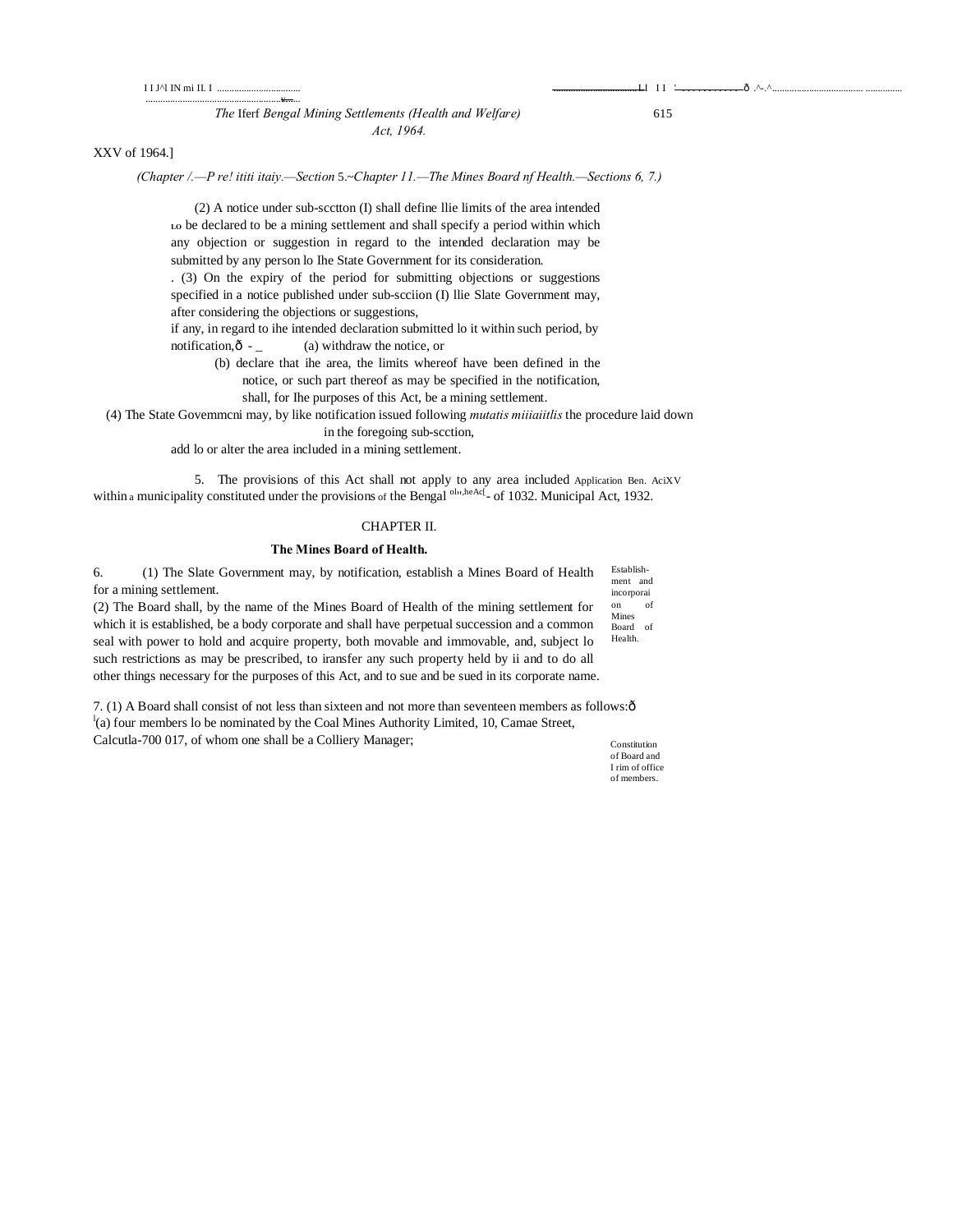## 616 *The West Bengal Mining Settlements (Health and Welfare)*

*Act, J964, <sup>1</sup>*

|   | [West Ben. Act j                                                                                                                                                                                                                                                                                                                                                                                                                            |                     |
|---|---------------------------------------------------------------------------------------------------------------------------------------------------------------------------------------------------------------------------------------------------------------------------------------------------------------------------------------------------------------------------------------------------------------------------------------------|---------------------|
|   | $\overline{I}$<br>(Chapter II.—The Mines Board of Health, —Sect ion 7.)                                                                                                                                                                                                                                                                                                                                                                     |                     |
| m | (b) one member lo be nominated by the Bharat Cooking Coal<br>Limited, Sijua, Dhanbad;<br>(c) one member to be elected by ihe members of the West Bengal<br>Branch of the Indian Medical Association From amongst<br>medical practitioners registered under any law for the lime being<br>in force and residing or carrying on profession within the mining<br>settlement:<br>(d) (he Coal Mines Welfare Commissioner, $ex\text{-}officio$ ) | Ι<br>$\overline{1}$ |
|   | (e) not less than nine and not more than ten members to be appointed by the Slate<br>Government of whomô<br>(i) one shall be a District Magistrate having jurisdiction within the mining<br>settlement:<br>(ii) two shall be members of the Slate Legislature residing                                                                                                                                                                      |                     |
|   | within, or representing a territorial constituency<br>extending over the whole or any part of, the mining<br>settlement;                                                                                                                                                                                                                                                                                                                    |                     |
|   | (iii) one shall be a member of Ihe Zillu Parishad having<br>jurisdiction within the mining settlement;<br>(iv) one shall be a woman social worker;<br>(v) two shall be persons representing mint labourers; and<br>(vi) not less than two and not more than three shall be such persons as ihe Slate<br>Government may think fit.                                                                                                           | ÷                   |
|   | (2) The time and manner of election of members under subsection (1)<br>shall be such as may be prescribed.                                                                                                                                                                                                                                                                                                                                  |                     |
|   | (3) If any of the electoral bodies mentioned in sub-scction (1) fails<br>to elect the requisite number of members within the prescribed period,<br>the State Government shall fill up the seat or seats by appointment of a<br>person or persons eligible for election by such body and any person so<br>appointed shall be deemed to be a member of ihe Board as if he had been<br>duly elected by such body.                              | J<br>I              |
|   | (4) An appointed or elected member of the Board shall hold office for a<br>term of four years from the dale of the first meeling of the newly formed Board<br>after a general election of members, at which a quorum is present;<br>Provided Ihai if the Stale Governmeni thinks fit so to do for special reasons lo                                                                                                                        |                     |

be specified, it may, by notification in the *Official Gazette,*

extend I he said term of four years by such period or periods, no! exceeding one year in the aggregate, as it may consider necessary.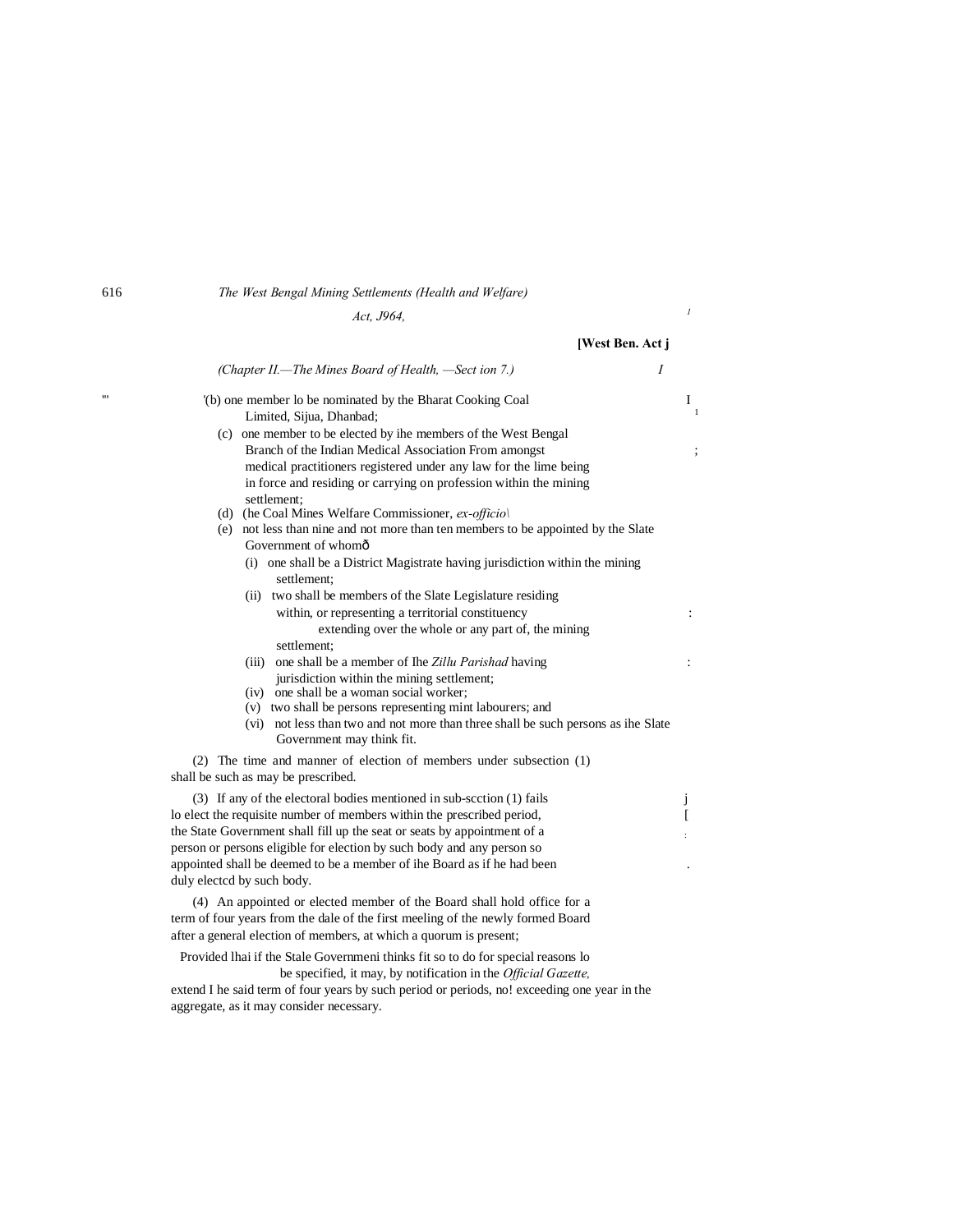#### *The West Bengal Mining Settlements (Health and Welfare) Acr, 1964.*

1964.]

*(Chapter If.—The Mines Board of Health.—Sections 8-10.)*

(5) The term of Four years referred to in sub-scciion (4), or, if the said term is extended under the proviso to that sub-section then, ihe term so extended, shall be held lo include any period which may elapse between ihe expiry of the said term or extended term, as the case may be, and ihc date of ihe first meeting of the newly formed Board at which a quorum is present.

8. The Slate Government shall appoint two of the members of a Board to be ihe Chairman and the Vice-Chairman respectively of the Board.

9. (1) The Chairman or the Vice-Chairman or any other member oT a Board may resign his office by giving notice in writing—

- (a) in the case of the Chairman of a Board, to llie State Government, and
- (b) in the case of Ihe Vice-Chairman or any other member of a Board, to the Chairman of the Board who shall forthwith lay the notice before the Board.

and such resignation shall take effect from the dale on which the resignation is accepted by ihe Stale Government or ihe Board, as the case may be.

- (2) Leave of absonce may be grantedô
	- (a) to the Chairman of the Board, by ihe State Government, and \_
	- (b) to the Vice-chairman or any other member of ihe Board, by the Board.

(3) Casual vacancics in the office of ihc Chairman, the Vicc- Chairman or any appointed or elected member of the Board may be filled up by appointment or election, .is the case may be, in Ihe same manner in which ihe persons, in whose seats such casual vacancies occur, were appointed or clected and any person appointed or elected lo fill any such casual vacancy shall hold office for the remainder of the term of office of the person in whose place he is so appointed or elected.

10. Subject to such conditions as may be prescribed, a Board may, for the transaction of business under this Act. or the rules, by-laws or regulations made thereunder or for ihe purpose of making any order authorised thereby, delegate lo the Chairman of the Board such of the powers or duties of the Board under this Act or the rules, by-laws or regulations made thereunder as (he Board may think fit, and may, at any

Resignation of the Chairman. Vicc-Chaimtan and other members<br>of the  $of$ Board on iKilling of casual

Chairman and Vice-Chainnan.

Delegation of powers and duties of Board to the Chairman.

617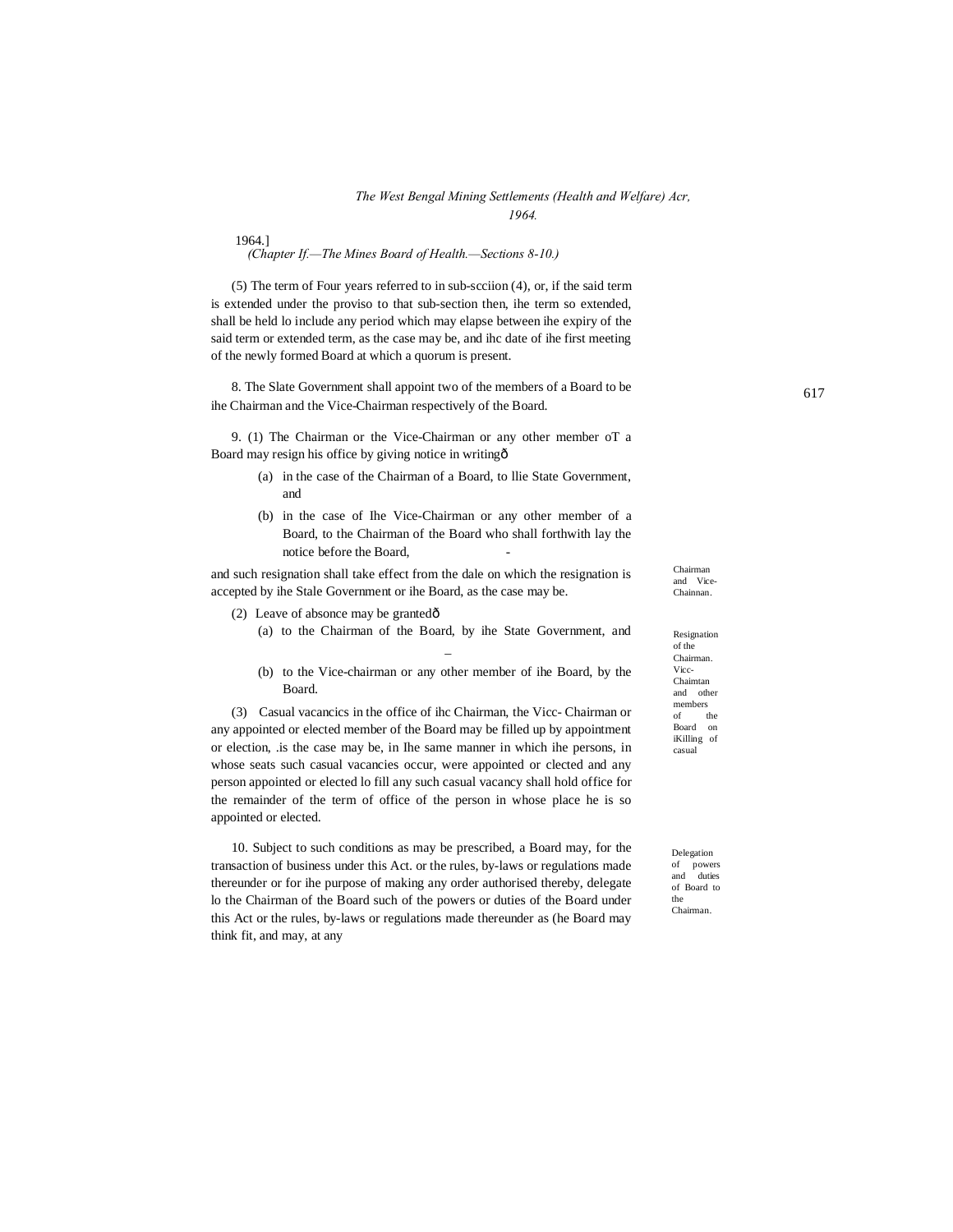#### *The West Bengal Mining Settlements (Health and Welfare) Act, 1964.*

#### **[West Ben. Act**

### *(Chapter II.—The Mines Board of Health.—Section 11.— Chapter III.— Establishment.—Sections 12-14.)*

U. Subject lo such conditions as may be prescribed, die Chairman of a Board may by order in writing delegate Lo Lhe Vice-Chairman or any officer of the Board such of Lhe powers or duties assigned to him by this Act or the rules, by-laws or regulations made thereunder as he may think fit, and may, at any lime, in like manner withdraw or modify any such delegation.

## CHAPTER HI.

## **Establishment.**

12. (1) A Board shall appoint a Health Officcr or, if so required by lhe Slate Government, more than one Health Officer for the mining settlement.

(2) Such Health Officer or Health Offiecrs shall be appointed in consultation with the State Government from amongsl the members or the West Bengal Health Service on such terms and conditions as may be prescribed.

(3) Where more than one Health Officer are appointed Tor a mining settlement, ihe area over which cach such officer shall have jurisdiction shall be specified in lhe order of appointment.

13. (1) A Board may, with the approval of the State Government, determine the number of Sanitary Inspectors and other officers and servants necessary (or its administration and fix ihe salaries and allowances lo be paid to them.

(2) The Board shall have the power to appoint such Sanitary Inspectors and other officers and servants as arc referred to in subsection (1).

(3) In appointing Sanitary Inspectors and other officers and servants the Board may specify the area or areas over which they shall exercise jurisdiction.

14. (1) A Health Officer shall exercise-within the area under his jurisdiction the powers conferred on him and perform the duties imposed upon him by or under this Acl. and such other powers and duties consisteni with the objects of this Act as the Stale Government or the Board concerned may, by general or special order, specify.

(2) A Sanitary Inspector shall, in respect of any area within the mining settlement for which he has been appointed, be subordinate to the Health Officer having jurisdiction over such area and shall perform such duties and exercise such powers as may be conferred upon him by or under this Act, or as may be delegated lo him by the Health Officer

Sanitary Insfweiors and **OI**I**KT**  officers and . wrvoiits<br>of the the Board.

Powers and duties of Health Officers and Sanitary Inspectors.

**f f c a l l h Officers** 

Delegation of powers duties of Chairman lo Vice-chairman.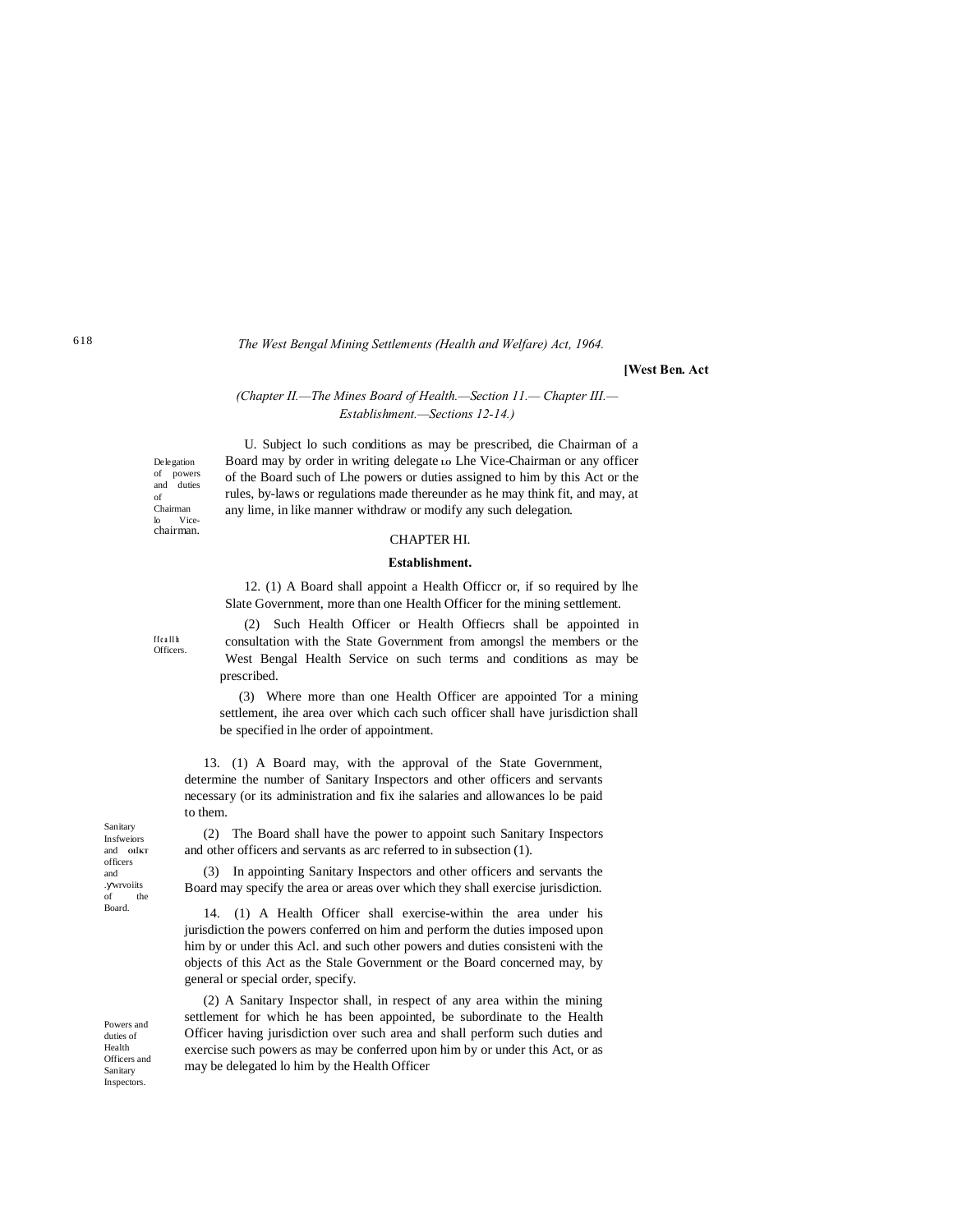*The H'cjf Bengal Mining Settlements (Health and Welfare) Act, 1964.*

#### 619

#### **XXV of 1964.]**

### *(Chapter IV.—Duties of owners and occupiers of lands, buildings or structures in mining settlements.—Sections 15, 16.)*

(3) Every Health Officer or Sanitary Inspector or such oiher officer of a Board as may be specified in this behalf by liie Slate Government may, within the area over which he has jurisdiction, $\hat{o}$  -

- (a) make such inquiries as he may think fit in order to ascertain whether the provisions of this Act and of ihc rules, by-laws and orders made thereunder are observed;
- (b) enter, with such assistants (if any) as he may think fit, and inspect any pkicc within such area ai all reasonable limes by day or by nighl;
- (c) make inquiries regarding the sanitary condition ofsuch area; and
- (d) do all things neecssary for the due discharge oT the duties imposed upon him by or under this Act

#### CHAPTER IV.

#### **Duties of owners and occupiers of lands, buildings or structures in mining settlements.**

15. (I) Buildings and structures constructed in any area after the declaration thereof as a mining settlement under section 4 shall conform to such conditions as lo sanitation, water supply, safety of ihe dwellers therein and public health as may be prescribed.

(2) If a Board is satisfied thai any building or structure within the mining settlement endangers the safely of the dwellers therein, it may, after giving ihe owner an opportunity of showing cause against the action proposed to be taken under this sub-section, order the demolition of such building or structure:

Provided thai no such order shall be executed until after the expiry of the period of appeal or until any appeal filed against it has been disposed of.

(3) Where any building or structure, which was constructed before the declaration of the area in which it is situate as a mining settlement under section 4, is so demolished, the Board shall pay lo ihe owner of such building or structure compensation, to be determined by such authority as the Slate Government may, by notification, specify in this behalf, for the actual loss sustained by him on account of such demolition.

16. Any person aggrieved hy an order under sub-section (2) or by the decision of the authority referred to in sub-section (3) of section 15 may, wilhin thirty days from the dale of the order or decision of such

Buildings and slnii:liin:s Luiu-ir.ic:cd wilhin mining scntoihjnis <o conform lo prescribed eondiLions anil power of Boar J (o demolish buildings and structures in certain cases.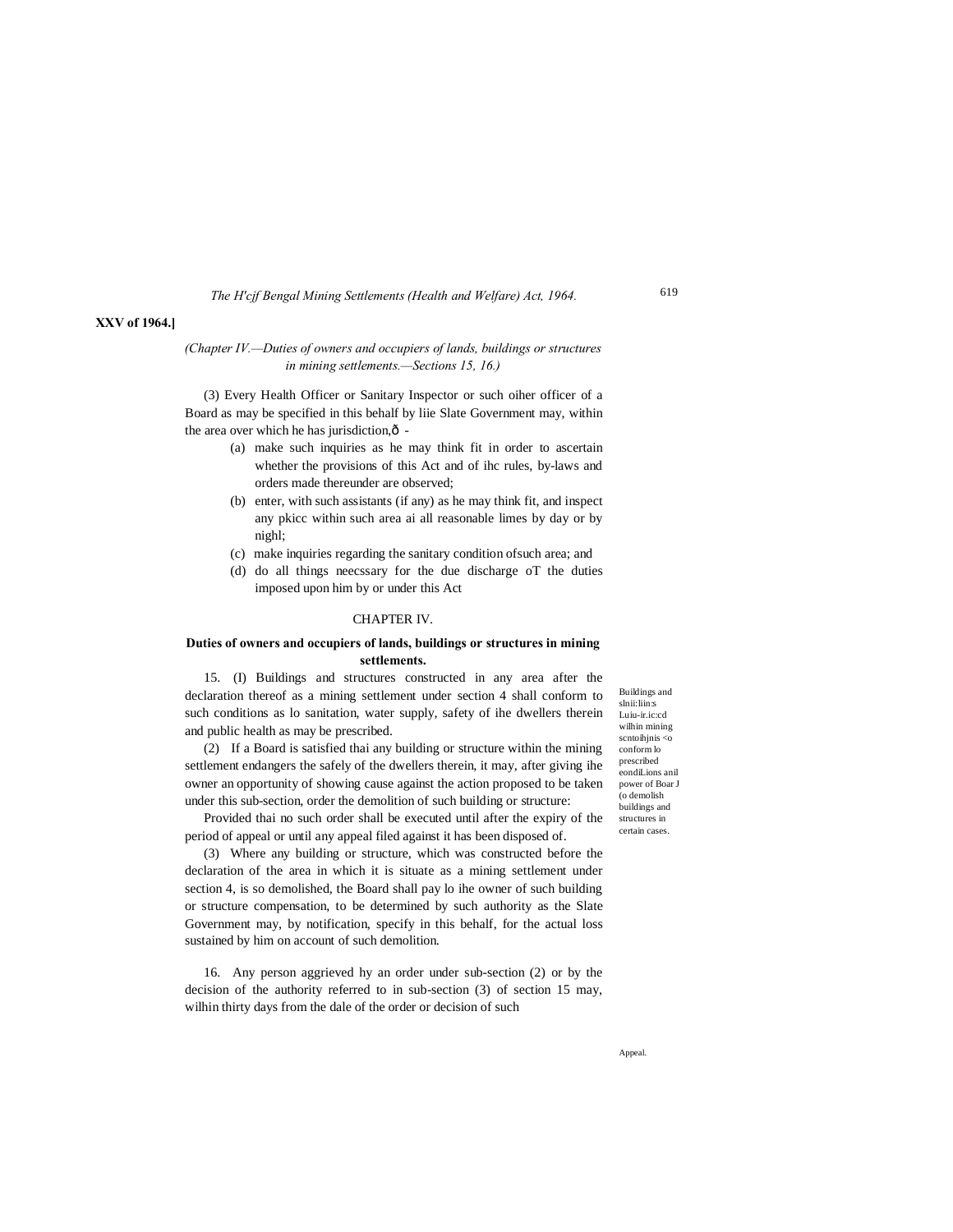*The H'l'jf Bengal Mining Settlements (Health and Welfare) Act, 1964.*

#### **[West Ben. Act**

#### *(Chapter IV.—Duties of owners and occupiers of lands, buildings or si rue tares in mining settlements.—Sections 17-19.)*

11, Every person owning or occupying any land, building or structure within a mining settlement shall furnish the HealLh Officer or Sanitary Inspector or such other officer or servant of the Board as may he specified in this behalf by lhe Stale Government, on requisition, with all reasonable facilities for entering upon such land, building or structure and for any inspection, examination or inquiry under this Acl or lhe rules or by-laws made thereunder.

18. Subject to such restrictions as may be prescribed, a Board may, on ihe recommendalion of lhe Health Officer or otherwise, undertake in the mining settlement sucli measures as it considers necessary lo provide for $\hat{o}$ 

- (i) the supply of filtered or other water;
- (ii) sanitation, drainage, conservancy, maintenance of public health and prevention or abatement of nuisanccs;
- (iii) the housing of residents in the mining settlement, whether permanent or temporary;
- (iv) preventing the outbreak and spread of, and combating, epidemic and other diseases;
- (v) the proper treatment of the sick by lhe establishment and maintenance of hospitals and dispensaries and a medical siaff;
- (vi) the regular inspection of food-sluffs exposed for sale in the mining settlement and report to food inspectors appointed under the Prevention of Food Adulteration Act, 1954;
- (vii) the registration of births, deallis and diseases in lhe mining settlement;
- (vjii) the carrying out generally of the purposes of this Act.

37 of 1954.

Power to require owner of land .011",, loexecuic wurks und cany o *n* operations

.

19. (I) IF a Board is satisfied that the necessity for the measures to be taken for any of the purposes specified in section 18 is distinctly referable to any ncl or omission on the part of the owner or occupier of any land, building or structure within the mining settlement, Lhe Board may, by n notice specifying the measures to be taken, require such owner or occupier, as the case may be, $\hat{o}$ 

- (i) to executc within a period to be fixed in the notice, such works as Ihe Board may consider necessary,
- (ii) to maintain in good repair any work executed in accordance with such notice,

**620**

F:ici! il jcs (o Iv Mfordcil loHeallh **OLLLITMV Siinilary** In.fVLtOfN .md tjlhirr oflkers and sui^'aius of **L**I**IL**' Bu;ird. Power n> undertake m^iLsarcs.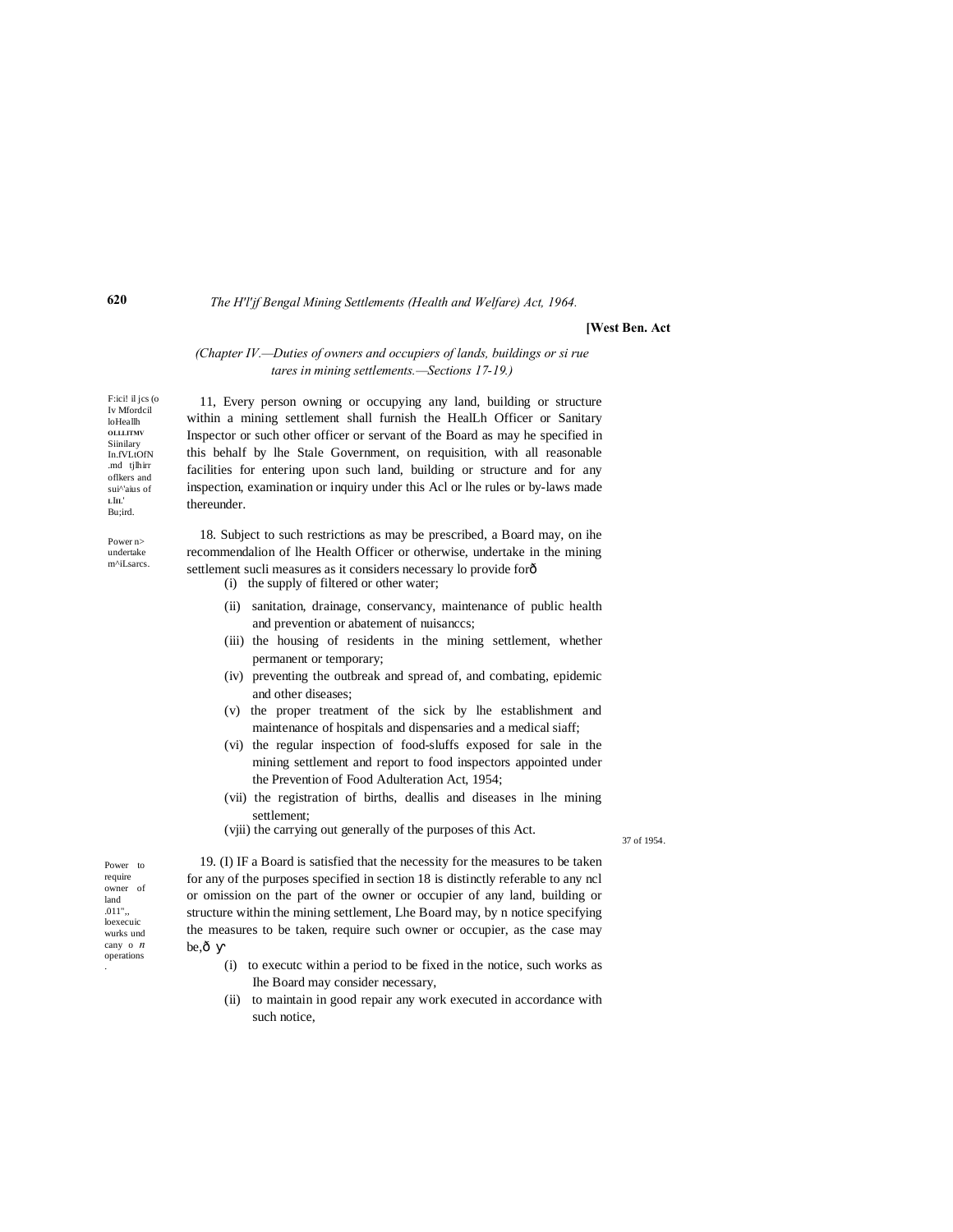## **XXV of 1964.]**

## *(Chapter IV.—Duties of owners and occupiers of lands, buildings or structures in mining settlements.—Sections 20-22.)*

. (2) If a Board is satisfied lhal in order lo prevent or abate a nuisance affecting the public health ii is necessary thai any owner or occupier of any land, building or siruclurc in any pari of the mining sclllemenl should take any measures with respect lo any such land, building or structure belonging to him or in his possession or under his management, the Board may by notice require such person to take such measures at his own expense.

(3) If in any of the cases referred to in sub-sections (I) and (2) llie Board is satisfied thai immediate action is necessary, the Board may, for reasons lobe recorded by il in writing, by a notice specifying the measures lo be taken and the estimated expenses ihereof(ifany), declare its intention of itself taking such measures aL the expense of the owner or occupicr of the land, building or structure concerned.

20. (1) Any person who is required by a notice under subsection (1) or sub-section (2) of section 19 lo lake any measures, may prefer an objection in writing lo the Board wilhin fifteen days from the dale of service of the notice on him. \_

(2) The Board may, after considering ihe objections (if any) preferred under sub-seclion (1), withdraw, modify or confirm the noiicc.

21. Subject to the provisions of section 22, where a notice is modified or confirmed under sub-section (2) or section 20, if any measures required Lo be taken by Ihe noLice, as so modified or confirmed, be nol taken, lo ihe satisfaction of the Board within ihe period fixed by ihe notice, or within such further period fir any) as may be allowed by the Board, or if any work executed in carrying out such measures be nol maintained in good repair to the satisfaction of the Board, or where, in any case, the Board has declared its intention or ilselT taking any measures under sub- scciion (3) of section 19, Ihe Board may cause such measures to be taken or such repairs effected in such manner as the Board may ihink fit, and ihe expenses incurred iherefor shall be recoverable from the defaulting owner or occupier of llie land, building or structure concerned, as a public demand.

22. Any person aggrieved by any declaration made under sub- scciion (3) of section 19 or by an order passed under sub-section (2) of section 20 may appeal to the Commissioner of ihe Division within which the mining sclllemenl is situate within thirty days from the dale of such declaration or order:

Provided that the filing of such an appeal shall not by ilscIT operate, unless the Commissioner so directs, as a stay of execution of any work to be

pnfv n executed in carrying out any measures by the Board during the r\* nnnfif

Objection against requisition.

621

Power lo execute work.clc,, in default or owner or occupicr and lorecover expenses.

Appeal from declarations and orders under sections 19(3) and **20(2).**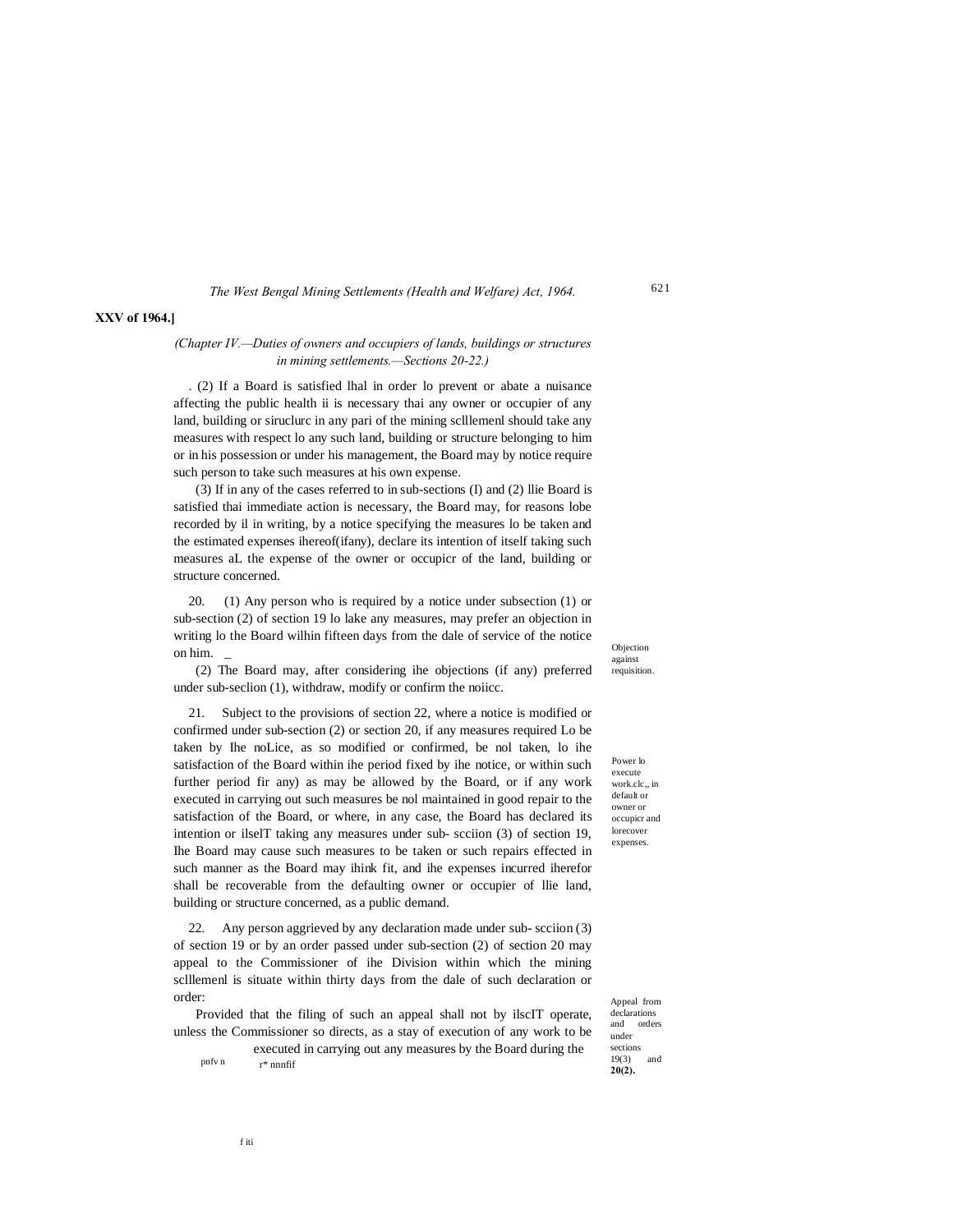#### 622 *The* Hfof *Bengal Mining Settlements (Health and Welfare) Act, 1964.*

## **[West Ben, Act**

## *(Chapter IV.—Duties of owners and occupiers of lands, buildings or structures in mining settlements.— Section 23.)*

Provided fun her that where any work is executed during the pendency of any such appeal and the appeal is subsequently allowed, the costs of execution shall be borne by the Board.

imposition 23. (I) For the purpose of meeting the expenses lo be incurred by a micand Board under this Act, the Board may, in such manner and subject to mL $c^{\Lambda^{r,an}Cl}$  SUC $\Lambda$  terms an $\Lambda$  $C($ <sup>nt</sup><sub>I'</sub>l<sup>, ions as</sup> may be prescribed, impose and assess on the owners of a mine or mines, ihc employees of which reside wilhin ihe mining settlement, after giving such owners an opportunity of being heard,—

- (a) a fee payable by all such owners, and also
- (h) a water rate and a conservancy rate, payable by the owners of mines ihc employees of which reside within the area or areas in respect of which provision has been made by the Boardô
	- (i) in the case of water rate, Tor ihe supply of water, and
	- (ii) in ihe case of conservancy rale, for the cleansing of private latrines, urinals and cesspools.

(2) The assessment o T the fee, water rate and conservancy rale referred to in suh-section (1) shall be made, on the basis of quantity of annual output of the mine, at such rale, not exceeding, $\hat{o}$ 

- (i) in the case of the Tee, '[rupees one hundred] per hundred mctric tonnes,
- (ii) in the ease of the waler rale, fifteen paise per metric tonne, and
- (iii) in the case of the conservancy rate, twenty-five paise per metric tonne,

as the Board may fix with the previous approval of ihe Stale Government.

- (3) The fee, water rate or conscrvancy rate, imposed under this section,
- shall be recoverable as a public demand.

'The words "rupees forty" were first substituted for the words "rupees ten" by s. 2 or the West Bengal Mining Set **LIE** men! s {Health and Welfare) (Amendment) Act, 1981 (West Ben.

Aci XXXlt of 1981). Thereafter, the words "rupees one hundred" were substituted for Ihe words "rupees forty" by s. 2 of the Wesl Bengal Mining Settlements (Health and Welfare)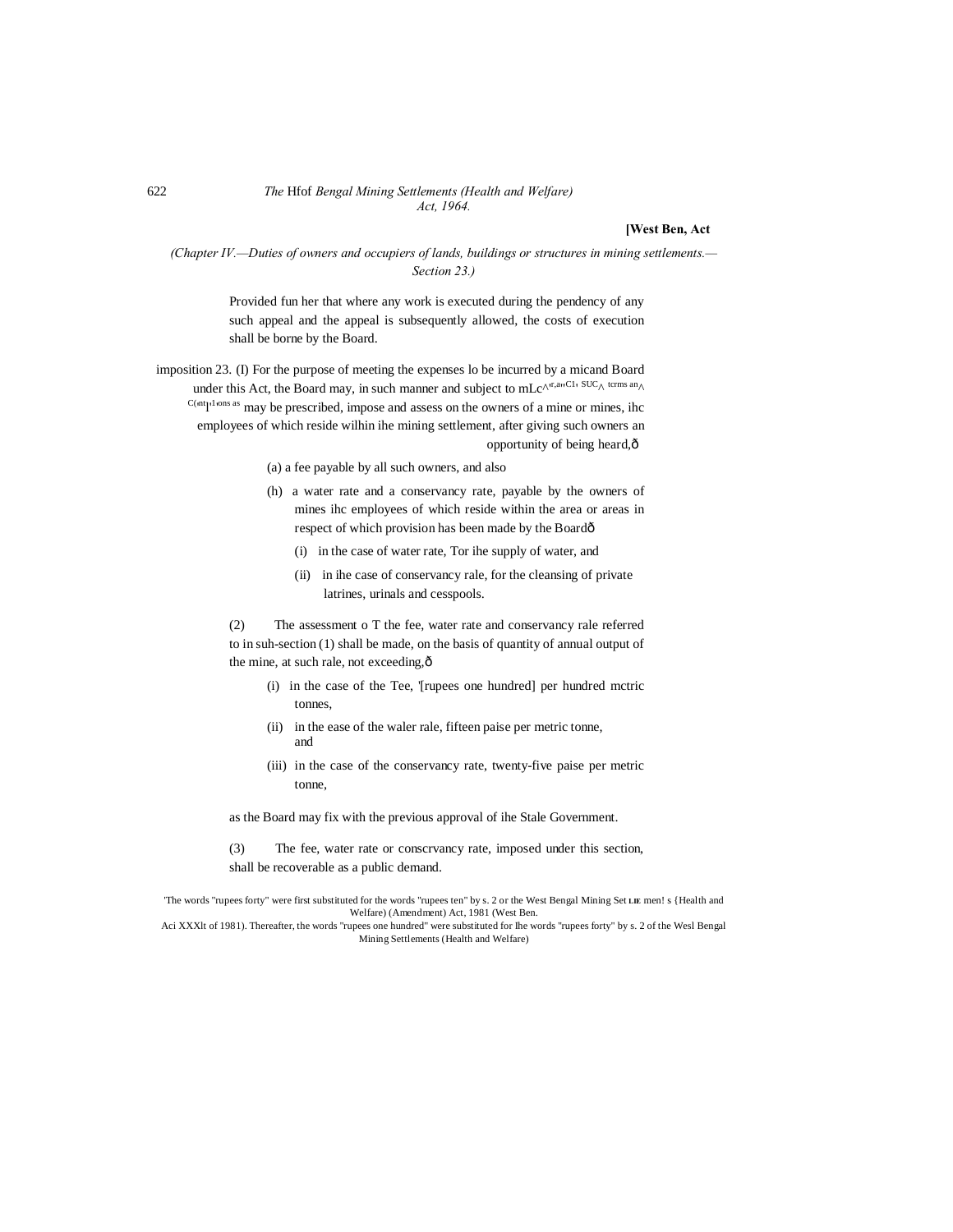#### *The West Bengal Mining Settlements (Health and Welfare)* 623 *Act, J964.*

XXV of 1964.]

*(Chapter IV.—Duties of owners and occupiers of lands, buildings or structures in mining settlements.— Section 24.—Chapter V— The Mining Settlement Fund.—Section 25.)*

(4) Subject to the approval of Ihe Slale Government the Board may, on such terms as may be prescribed, supply water or render conservancy services lo private persons, Railway Authority, local authorities and industrial concerns within the mining settlements.

24. (1) When any land whether within or without the limits of a Acquisition mining settlement is required for the purposes of this Acl, the Slate  $\frac{\text{orbitin}}{\lambda}$  Government may, on lhe application of the Board, proceed lo acquire ii lof 189J. under lhe provisions or the Land Acquisation Act, 1894.

> (2) The Board shall be bound lo pay to lhe State Government lhe expenses of acquiring any land for lhe Board on its application under lhe provisions of sub-section (1). Such expenses shall include the compensation awarded under the Land Acquisition Acl, 1894, lhe charges incurred by Lhe Slate Government in acquiring lhe land and the costs, if any, incurred by lhe Stale Government in proceedings, subsequent to the acquisition, relating to lhe enhancement of the award for the land.

> (3) The State Government shall, on paymenfio it by Lhe Board of lhe expenses referred 10 in sub-section (2), relating lo lhe acquisition of any land, by notification, vest the land in Lhe Board, and thereupon the land shall vest in the Board free from all incumbrances.

### CHAPTER V.

#### **The Mining Settlement Fund.**

The Mining Settlement Fund,

25. (1) Every mining settlement shall have a Tund to be called "Lhe Mining Setilemeiu Fund". Such fund shall be vested in the Board, and [here shall be placed to the credit thereofô

- (a) all sums charged and received by Lhe Board under the provisions of this Act;
- (b) all sums paid to the Board out of the Consolidated Fund of the SLaie by lhe State Government and all sums borrowed by

9 or 1914. Lhe Board under Lhe Local Authorities Loans Act, 1914, for lhe purpose of carrying oul die provisions or this Act;

- (c) all grants received from any local authority, association or private person;
- (d) all sums realized as expenses, fees, fines, penalties or otherwise under this Acl or the rules or by-laws made thereunder;
- (e) all other sums received by or on behalf of the Board.
- (2) The custody and lhe investment of the money to the credit of a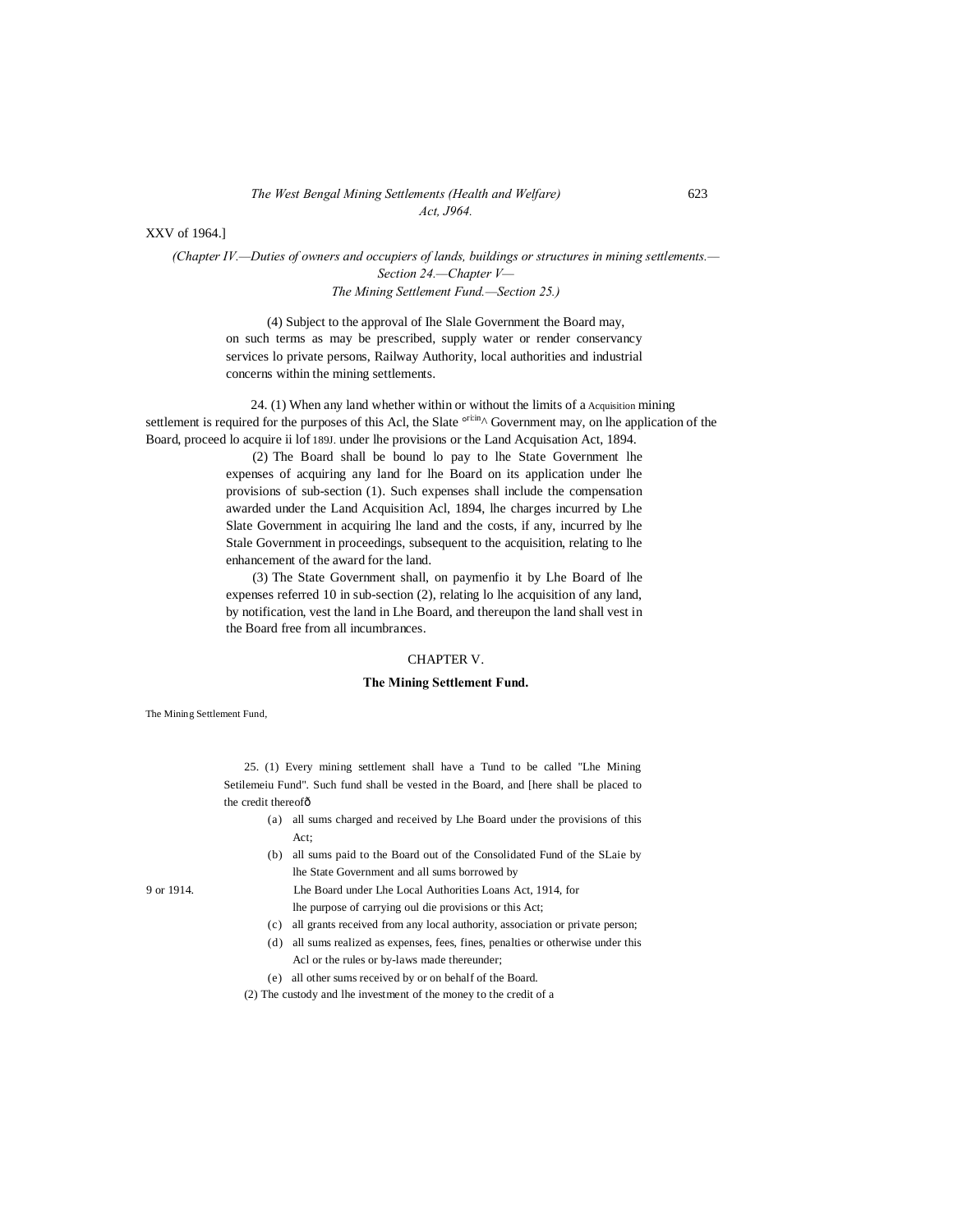## 624 *The Hfe/ Bengal Mining Settlements (Health and Welfare)*

*Act, 1964.*

#### **[West Ben. Act**

#### *(Chapter V.—The Mining Settlement Fund.—Section 26.)*

Applffaiion 26. (I) A Mining Settlement Fund shall be applied for ihe nfihcFund. following purposes, namely: $\hat{o}$ 

- (i) Ihe payment or expenses incurred by the Board Tor the purposes of this Aci and Ihe rules, by laws and regulations made thereunder;
- (ii) the payment of contributions or grants for the prevenlion and control of epidemic and other diseases and for welfare activities in the mining settlement, including contribulions referred to in sub-section (2);
- (iii) the payment of any sums which the Board may be liable to pay as interest on loans, and to the re-payment of the principal of such loans;
- (iv) the payment of the cost of audit;
- (v) the payment of the salaries and allowances of Ihc officers and servants employed by the Board;
- (vi) the payment of expenses incurred by the Board in providing medical assistance," in accordance with regulations made under this Act to the officers and servants employed by the Board;
- (vii) the payment of contribulions to a provident or annuity fund for the officers and servants employed by the Board;
- (viii) ihe payment of pensions and gratuities to the officers and servants employed by the Board and to (be members of the families of such officers and servants;
- (ix) the payment of travelling allowances lo members or (he Board;
- (x) the payment of any advances to the officers and servants employed by the Board lo enable them to acquirc or construct rcsidenccs for themselves or lo enable ihcm to purchase vehicles for use by them in discharging the duties imposed on them by or under this Act;
- (xi) ihe payment of any other lawful expenses or of any expenses specially sanctioned by the State Government.

(2) If any medical or public health institution, hospital, dispensary or clinic is established and maintained by the Stale Government wilhin a mining settlement for the benefit of perons residing wilhin the settlement including those employed in mines, the State Government may require the Board lo contribute such share of the cost of establishment and maintenance of the institution, hospital, dispensary or clinic, so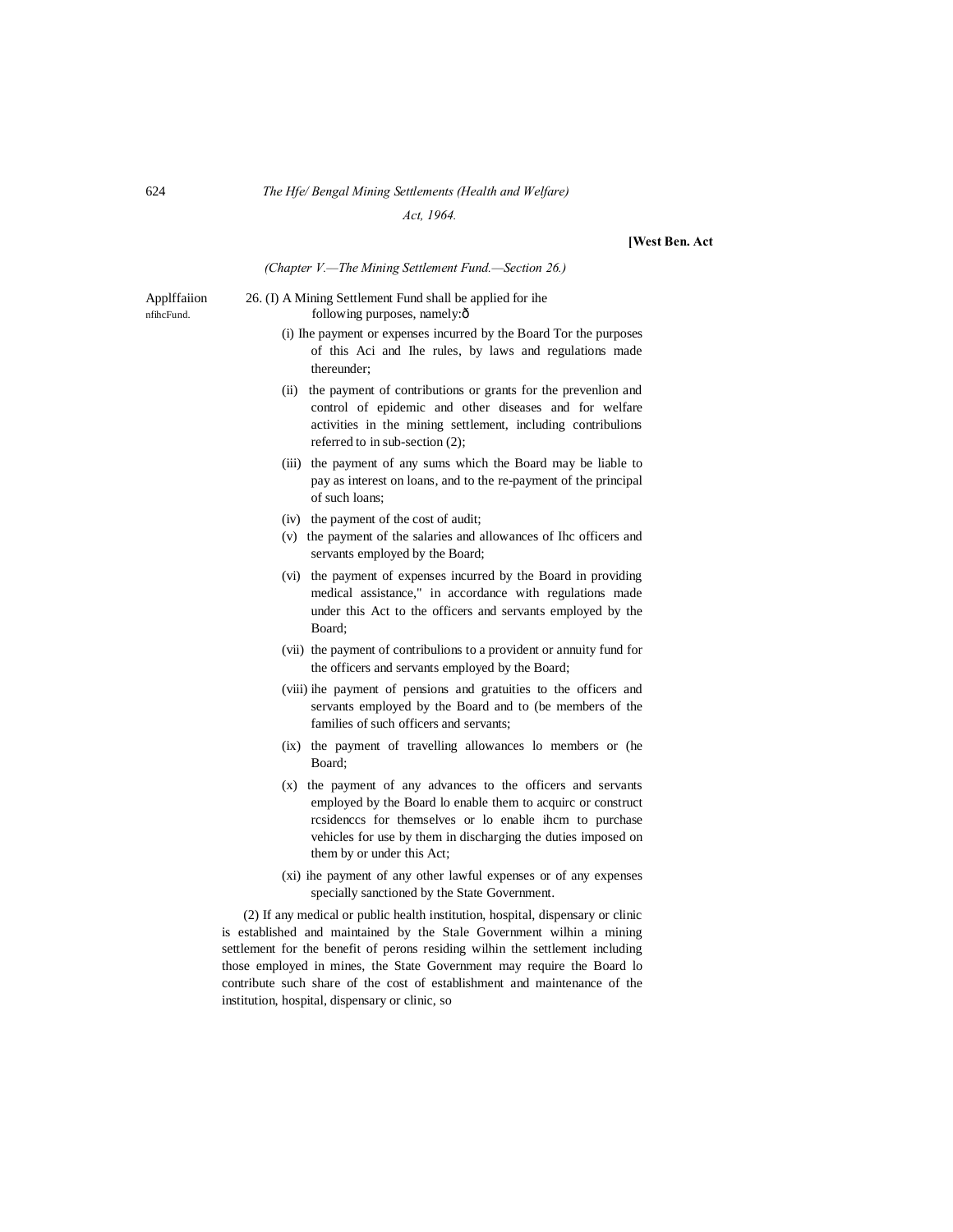^"^'^.'v^w. -^-^^l.o>.-.-. \_ \_\_\_\_\_\_\_\_ ^ ........ l.,,,l..,-LlL4L<sup>l</sup> j.^LA. \_\_\_\_\_\_ \_\_\_\_ ..........

### *The* IVfc.sr *Bengal Mining Settlements (Health and Welfare)* 625 *Act. 1964.*

XXV of 1964.]

^"• L

## *(Chapter VI.—Penalties,—Sections 27. 28.)*

## CHAPTER VI,

#### **Penalties.**

27. (I) Whoever obstructs any Health Officer or Sanitary Inspector or other person duly authorised by a Board to discharge any duties under this Act or the rules or by-laws made ihcrcunder in the discharge of such duties or refuses or wilfully neglects to furnish him with the means ncccssary for making any entry, inspection, examination or inquiry thereunder in relation to any mining stllcinent, or withholds any information necessary for lhe purposes of such inquiry, shall be punishable with imprisonment for a term which may extend to three months, or wilh fine which may extend to one thousand rupees, or with both.

> (2) Whoever makes, gives or delivers any notice or return required lo be given by or under this Act containing a statement, entry or detail which is not, lo the best of his knowledge or belief, true, shall be punishable with fine which may extend to five thousand rupees.

(3) Whoever commits a breach of the requirements $\hat{o}$ 

(a) of any notice or order made under any provision of this Act or any rule, by-law or order made thereunder, or

(b) oF any provision of ihis Act or any rule, by-law or order made thereunder, for which no penalty is otherwise provided, shall be punishable wiLh fine which may exiend to Five thousand rupees, and, in the case where such breach is a continuing breach, with a further line which may extend lo one hundred rupees for every day during which the breach is proved to have been persisted in after the date on which the requirements become operative.

Offences by companies. 28. (1) If the person committing an offence punishable under this Act is a company, every person, in charge of and responsible to the company for the conduct of its business at the lime of lhe commission of the offence shall be deemed lo be guilty of lhe offence and shall be liable lo be proceeded againsi and punished accordingly:

Provided that in the case of an offencc punishable with fine the company shall also be liable to be proceeded against and punished.

(2) Notwithstanding anything contained in sub-section (I), where an offence punishable under this Act lias been committed by a company and it is proved thai lhe offence has been committed wilh the consent or connivance of, or thai ihe commission of the offence is attributable to any neglect on the part of, any director, manager, secretary or other oITicer of the company, not being a person deemed under sub-section (1) to be guilty or the offence, such director, manager, secretary or other officer shall be deemed lo be guilty of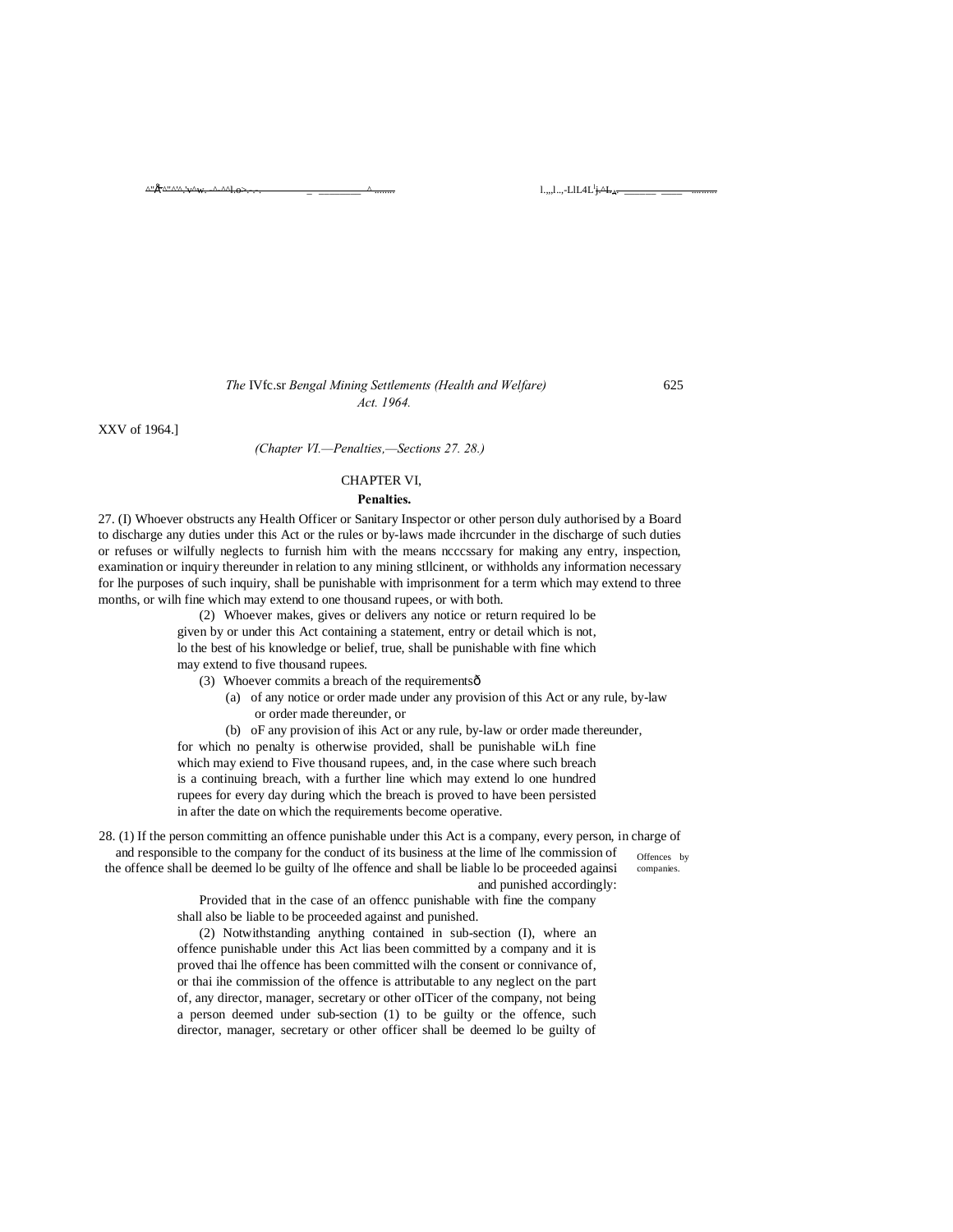abetment of such offcncc and shall be liable lo be proceeded against and punished in the same manner as lhe  $\binom{n}{1}$  ...  $1 \ldots i$  ...

Portal lies for oJTcficts.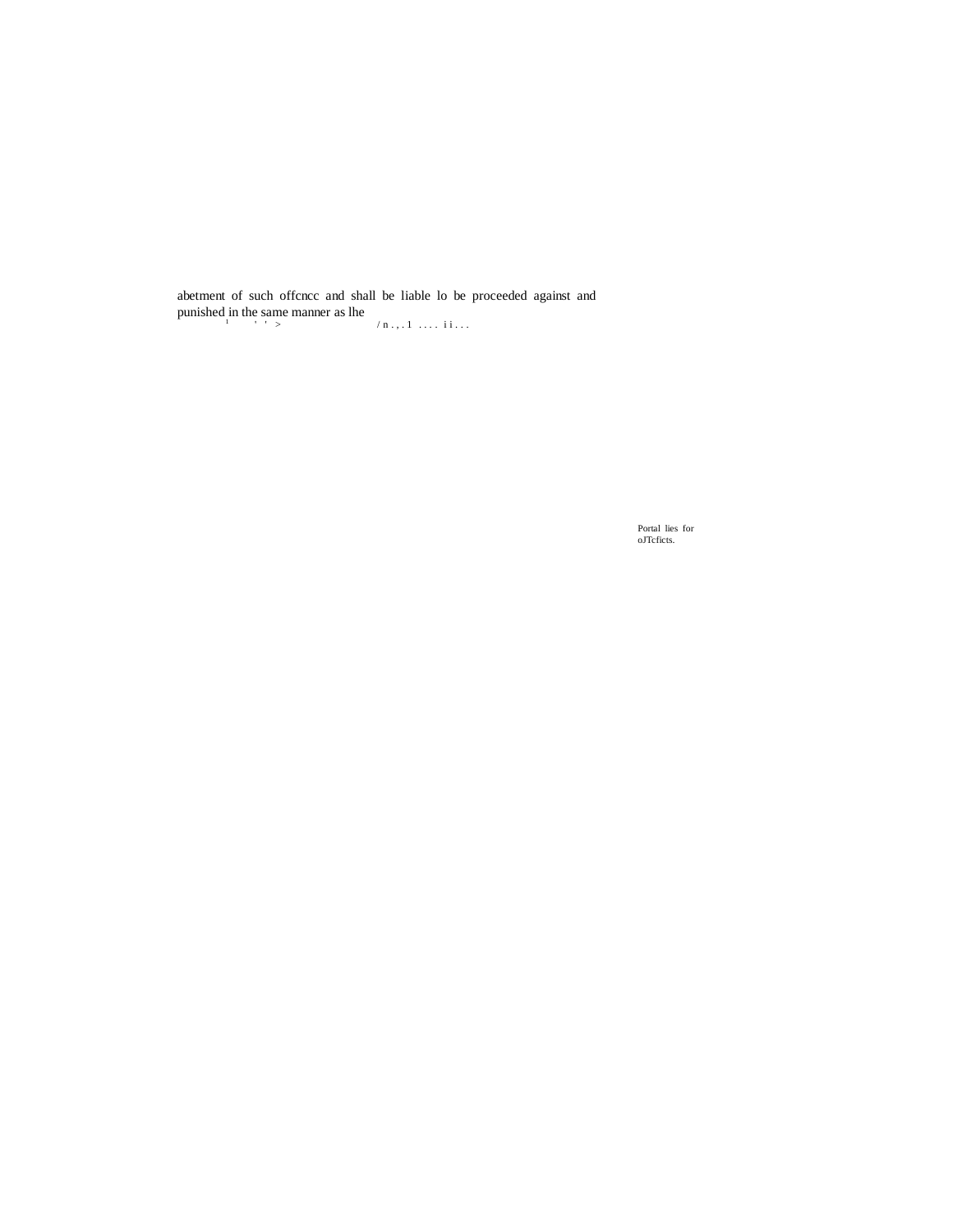## 626 *The West Bengal Mining Settlements (Health und Welfare) ■ Act, 1964.*

[West Ben. Act

45 of

*(Chapter VII.—Miscellaneous.—Sections 29-34.)*

*Explanation.* $\hat{o}$  For the purposes of this sclion $\hat{o}$ 

- (a) "company" means any body corporate and includes a firm or other association of individuals, and
- (b) "director" includes a share-holder and alsoô
	- (i) in relation to a firm, a partner in the Hrm, and
	- (ii) in relation to an association of individuals, a member of the

association.

## CHAPTER VII.

## Miscellaneous.

| Saving.                                                                                                                | 29. No act or proceedings of a Board, and no act of any of its officer*.<br>shall be called in question merely on the ground of Lhc existence or any<br>vacancy in, or defect in the constitution of, the Board or any defect in the<br>appointment of such officer.               |                |
|------------------------------------------------------------------------------------------------------------------------|------------------------------------------------------------------------------------------------------------------------------------------------------------------------------------------------------------------------------------------------------------------------------------|----------------|
| Acilo<br>override uI<br>her laws,<br>clo.                                                                              | 30. The provisions of this Act shall have effect notwithstanding anything to<br>Lhe contrary contained in any other law for the Lime being in force or any<br>instrument made thereunder.                                                                                          |                |
| Health<br>Officers.<br>Snnilary<br>luspeciors<br>IUiJ other                                                            | 31. All Health Officers and all Sanitary Inspectors and such other officers<br>and servants of a Board as the Stale Government may specify by order made in<br>this behalf shall be deemed to be public servants within the meaning of section<br>21 of the Indian Penal Code.     | Ac! 4<br>IS6D. |
| officers and<br>servant 5 of<br>ilic Board to<br><b>PRIPIKING</b><br><b>6GIVPERSONS</b><br>iiulinir in<br>Good failli. | 32. No suit or other legal proceeding shall lie against any person for<br>anything done or intended lo be done in good faith under this Act or the rules,<br>by-laws or regulations made thereunder.                                                                               |                |
| Proicciioji<br>to persons<br>obeying<br>order*.                                                                        | 33. No person shall be liable for any breach of contract if such breach be<br>due lo an order from a Board under this Act or the rules, by-laws or regulations<br>made thereunder.                                                                                                 |                |
| Howerio<br>m.ikc<br>rules.                                                                                             | 34. (I) The Stale Government may, by notification, make, after previous<br>publication, rules for carrying out the purposes of this Act in respect of any<br>mining settlement or any group or class of mining settlements and different<br>rules may be made for different mining |                |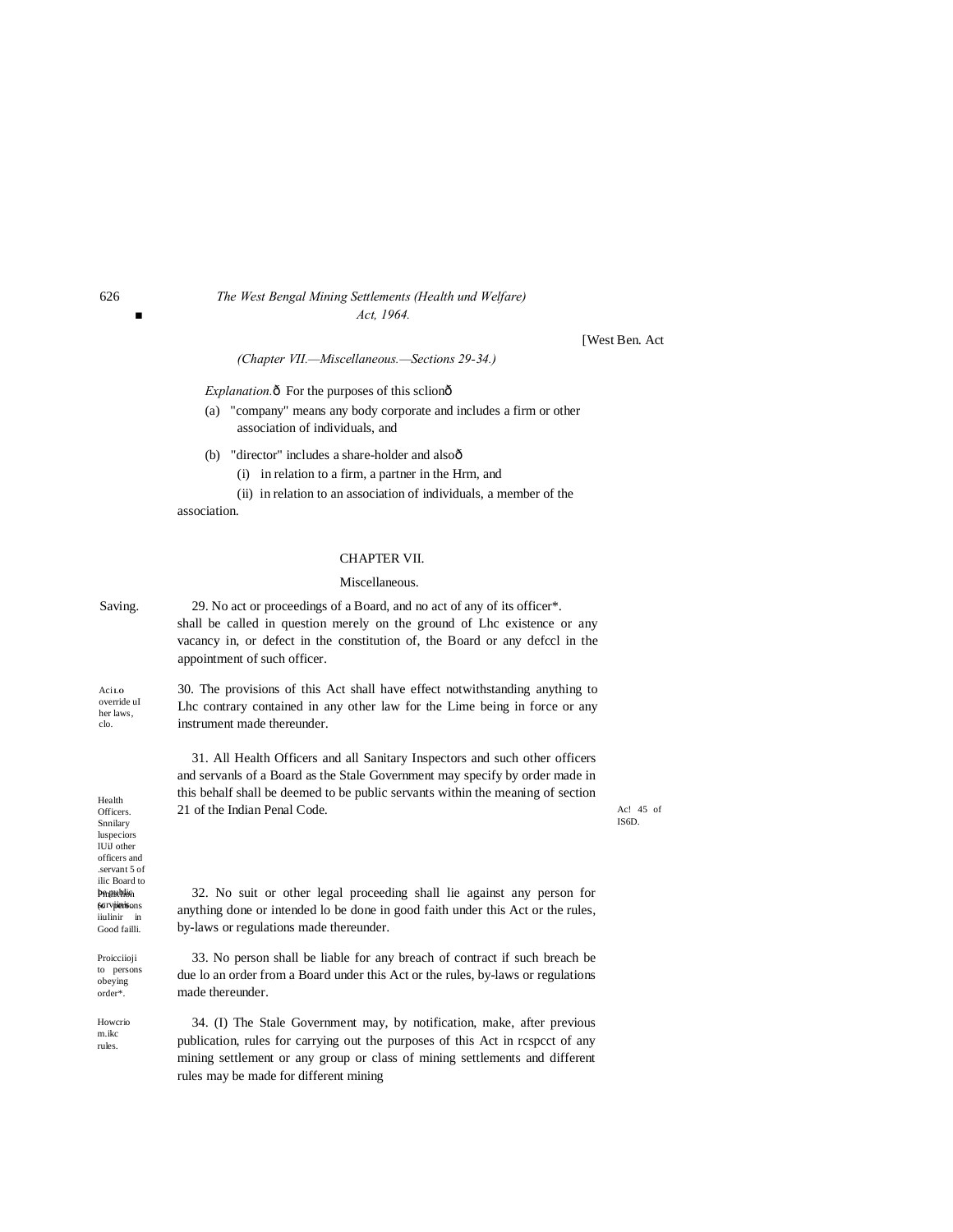#### *The West Bengal Mining Settlements (Health and Welfare)* 627 *Act, 1964.*

XXV of *1964.]*

*(Chapter VII.—Miscellaneous. —Section 34.)*

(2) In particular, and without prejudice to the generality of the foregoing power, such rules may provide for—

- fa) the time and manner oF holding elections of members of lhe Board under subsection (1) of section 7;
- (b) leave of members of the Board including leave of the Chairman and the Vicc-Chaimian;
- (c) the powers and procedure of the Board including the calling of, and the conduct of business at, meetings and the number of members required to form a quorum thereat, the delegation to, and exorcise by, Hie Chairman of powers vested in a Board, and the delegation by the Chairman of his powers and functions to the Vice-Chairman or any officer of such Board;
- (d) lhe powers and duties of Health Officers and Sanitary Inspectors;
- (e) appeals from any orders passed under this Act where no specific provision exists in [his Act for such appeals;
- (0 the manner in which and the terms and conditions subject to which the imposition and assessment of fees and rates referred to in section 23, may be made by lhe Board; .
- (g) the control of expenditure to be incurred by the Board;
- (h) the custody of the Mining Settlement Fund, the maintenance of accounts of a Board and audit thereof and Lhe preparation and submission of its estimates of income and expenditure;
- (i) the conditions as to sanitation, water supply, safely of dwellers and public health, to which buildings or structures within a mining settlement should conform and controlling the construction thereof;.
- (j) determining the standards of accommodation in cases where accommodation is provided by a Board or owners of mines wiLiiin the mining settlement for persons employed in mines; ',
- (k) defining lhe medical assistance to be provided by Ihe owners or mines for their employees who reside within a mining settlement; (1) any other matter which may be or is required to be proscribed.
- 

(3) All rules so made shall be laid for not less than fourteen days before the StaLc Legislature as soon as possible after they are made and shall be subjcct lo such modification, if any, as the State Legislature may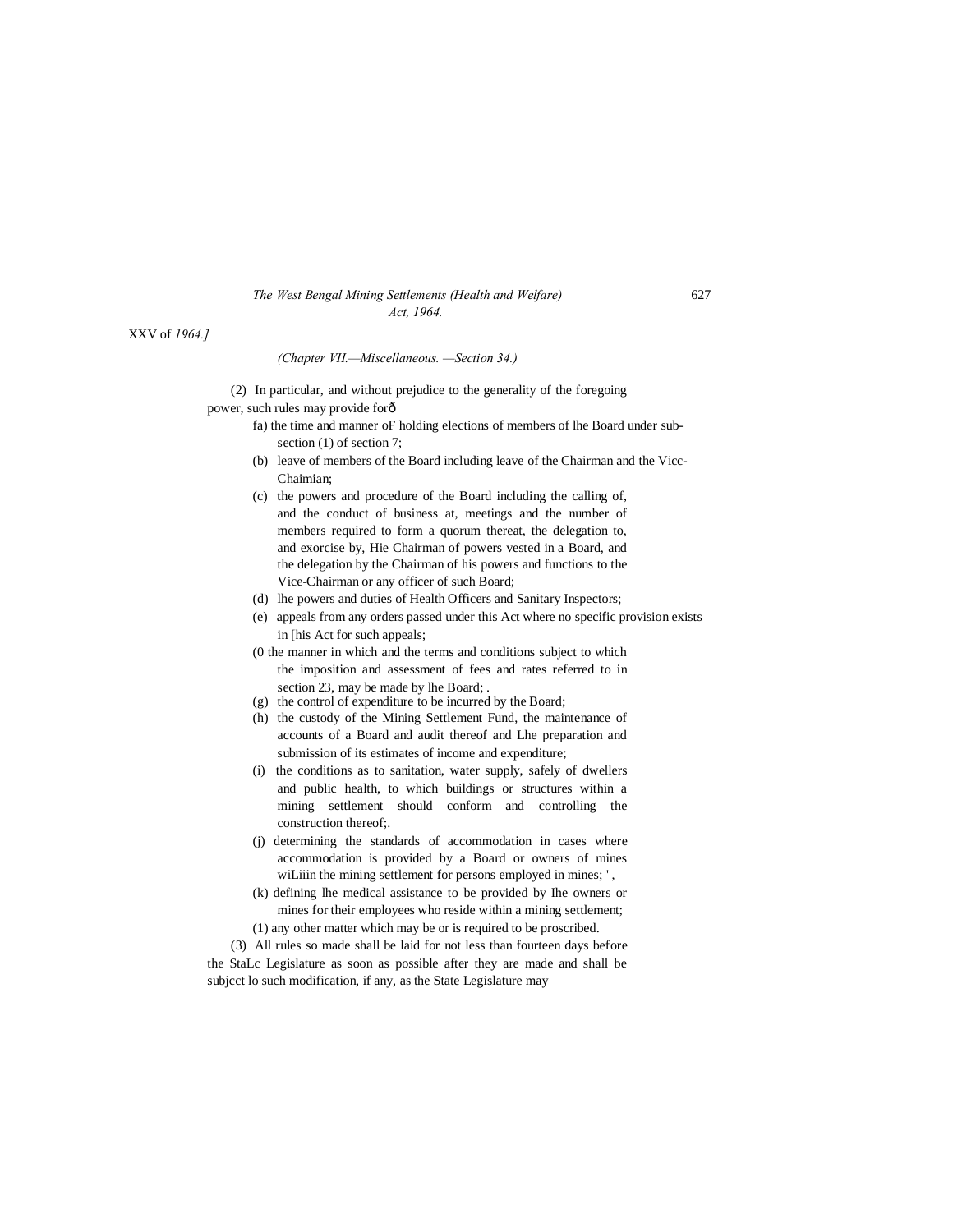#### 628 *The* IVei/ *Bengal Mining Settlements (Health and Welfare) Act. 1964.*

**[West Ben. Act**

*(Chapter VII.—Miscellaneous.—Sections 35, 36.)*

(4) Any modification made by the Stale Legislature under sub-scciion (3) in the said rules shall be published by Ihe Stale Government by notification, and shall, unless some later date is specified **<sup>j</sup>**

| Power of         | in such notification in ihis behalf, come inlo force on ihe date of such |  |
|------------------|--------------------------------------------------------------------------|--|
| Boiwi lo<br>nulc | publication.                                                             |  |
| by-laws.         |                                                                          |  |

35. (1) Subject to such rules as may be made under section 34, a Board may, after previous publication, make by-laws, ô

- (i) **defining the duLies of ihe owners of mines ihe employees of which reside within the mining settlement, and of all persons acting under them, in respect of such mining sclllemenl;**
- (ii) defining lhc matters in respect of which noiiccs, returns and reports shall be furnished by such owners of mines, the form of such notices, returns and reports, the persons and authorities lo whom ihey are lo be furnished, and the **particulars lo be comaincd iherein; i**
- (iii) defining (he plans (if any) relating to the mines lo be kepi by such owners of mines and the manner and places in which ihey are lo be kept for purposes of record;
- (iv) providing for measures for the supply of filtered or other water and for sanitation, drainage and conservancy in the mining settlement;
- **(v) providing for the taking of measures lo prevent the outbreak or spread of, and lo combat, epidemic and other diseases in the mining settlement;**
- (vi) providing for the prevention or abatement of nuisances affecting the public health committed by any person within the limits of the mining settlement; and
- (vii) generally for promoting the safely, health and welfare of employees of mines residing within the mining settlement.

(2) By-laws made under ihis section shall not take effect unlil they have been submitted lo, and confirmed and published in lhc *Official Gazelle* by, ihe Siale Government.

| EfTcci of<br>rules olid | 36. Rules and by-laws made under ihis Aci shall be subject to, and shall have   |             |
|-------------------------|---------------------------------------------------------------------------------|-------------|
| by-laws.                | effect in so Tar as they are not inconsistent with, the provisions of the Mines |             |
|                         | Act, 1952 and the rules and regulations made                                    | 35 of 1952- |

*i i*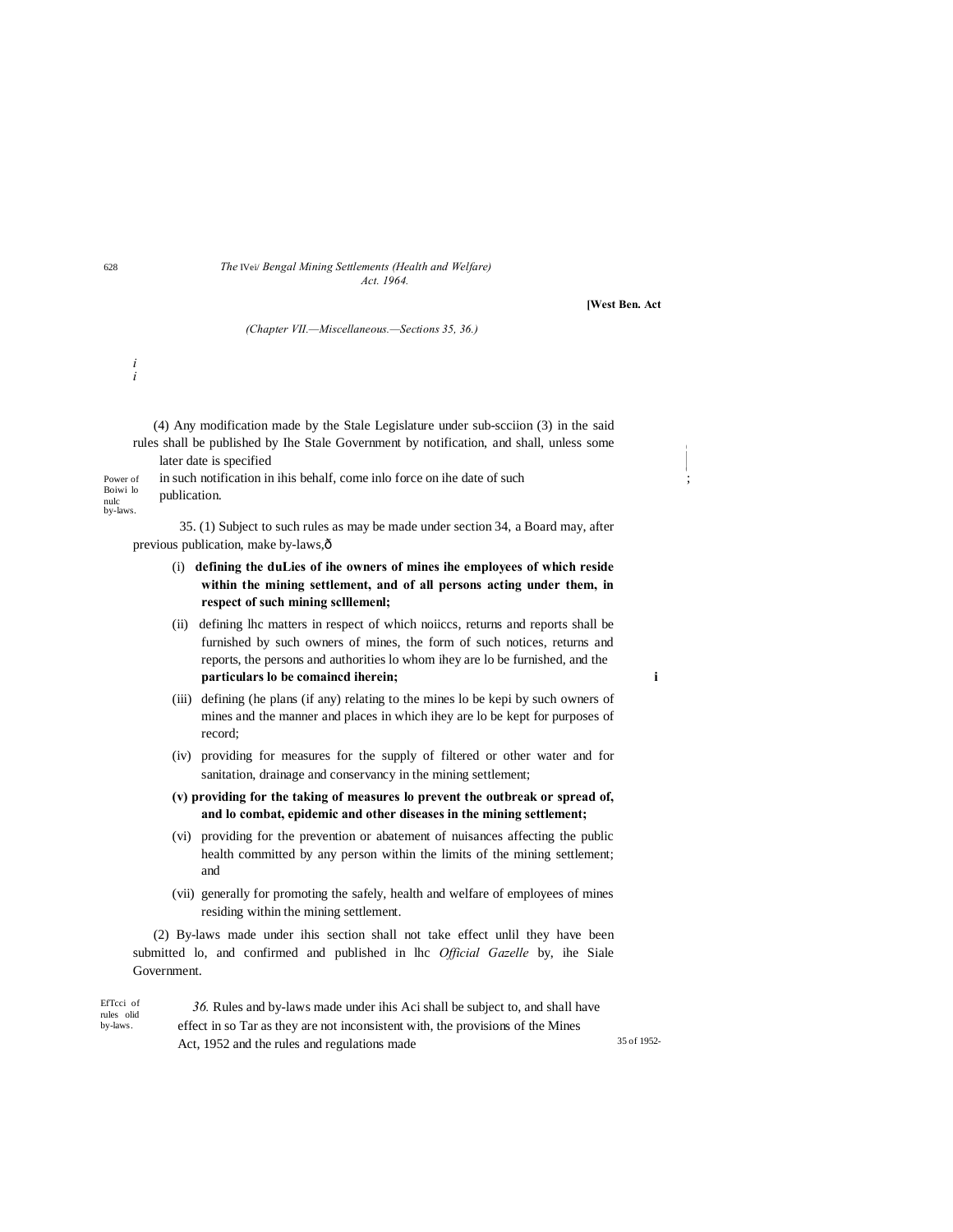#### *The West Bengal Mining Settlements (Health and Welfare) Act, 1964.*

#### **XXV of 1964.]**

#### *(Chapter VII.—Miscellaneous.—Sections 37-40.)*

37. (I) A Board may make regulations providing for  $\delta$  Lhe

payment of coniribulions or grants for the prevention and control or cpidcmic and other diseases and for welfare activities

in the  $(a)$  mining settlement;

(h) the qualifications, recruitment, suspension, dismissal, leave, salaries and (h) allowances, medical assistance, and other conditions of service,

of the officers and servants, other than Health Oncers, employed by tlie

the grant of pensions and gratuities out of lhe Mining

- (c) Settlement Fund to the officers and servants of the Board other than Health Officers, including the grant of pensions and gratuities to members of the families of sucli officers and servants of the Board as have died of any disease contacted or injury suffered in the discharge of duties imposed by or under ihis Acl which were attended with extraordinary bodily risk;
- (d) the creation and management of a providenl or annuity fund, contributions to be made thereto by officers and servants of the Board, other than Health Officers, and by the Board;
- (e) the payment of advances lo the officers and servants of the Board for the purpose of enabling ibem lo acquire or construct residence for ihemselve or to purchase vehicles for use by them in discharging lhe duties imposed on them by or under this Act.

(2) Regulations made by the Board under suh-section (1) shall not take erfcci until they have been submitted **Lo,** and confirmed by, the State Government.

(3) The State Government may rescind any regulation which it has confirmed and thereupon such regulation shall cease lo have effect.

38. No proseeuiion shall be instituted for any offence under this Act or under any rule, by-law or order made (hereunder, except under lhe authority of the Board.

39. No Magistrate other than a Magistrate of the first class or a Subdivisional Magistrate shall try any offence under this Act or under any rule, bylaw or order made thereunder which is punishable with imprisonment.

40. A Board shall have all the powers of a Civil Court for lhe purpose of enforcing lhe attendance of witnesses and compelling the production of documents; and every person required by the Board lo furnish information before it shall be deemed to be legally bound to do ro ^irirhin mummer cprrinn 17^ r\F ihp Tnrti^r\* Pcnnl Corfp

Prosecution al(tic instance of lhe Board.

Cognizance of offcnccs.

Powers of Mines Board of Health for oblaining cvi dance.

Power of Hoard to mike regulations for terrain mailers.

**( I )**  (a)

Board;

629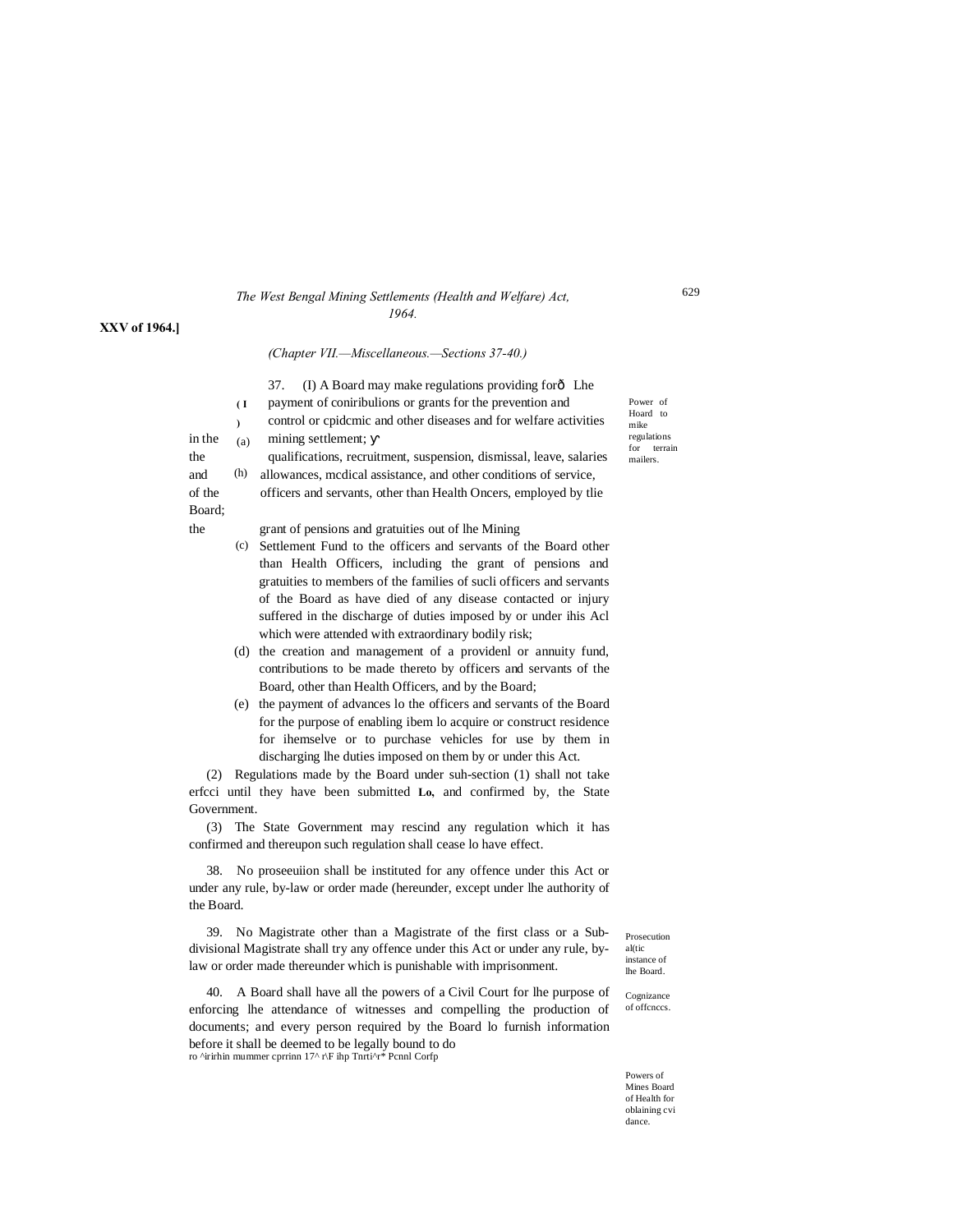*The West Bengal Mining Settlements (Health and Welfare) Act, 1964.*

**[West Ben. Act**

Service aT *(Chapter VII.—Miscellaneous.—Sections 41-44.)* 41. Any noiicc under section 19 shall, unless ihe contrary is proved, be deemed to have been duly served after seven days have elapsed from the dale of its despatch by registered post to lhc usual place of residence or business of the person lo whom ii is addressed. 42. (1) The Director of Health Services, West Bengal, or any olher officer specially authorised by lhc State Government in this behalf, shall be entitledô (a) io inspcet any movable or immovable property used or occupied by a Board or any work in progress under its direction; (b) lo inspect any work or institution contracted or maintained in whole or in part at the experves or a Board and all registers, books, accounts or olher documents relating thereto; (c) to supervise the work of the Health Officers of a Board and to record, in writing, for the consideration of the Board, any observations he thinks proper in regard to the promotion of public health and welfare services within the mining settlement; (d) to attend meetings of a Board and to address its members on any matter relating to public health and welfare services within the mining settlement, (2) Every Board shall furnish such statements, accounts, reports or copies of

documents as may be callcd Tor from time to lime by the Director of Health Services, West Bengal, or such other officer as the Stale Government may authorise in this behalf.

Government 43. The State Government may, iT it is of opinion that any order passed under this Act by a Board or any officer or servant of the Board is unreasonable or would work hardship or be nol in the public interest, rescind or modify such order.

(2) If at any time it appears to the Stale Government that a Board has made persistent default in carrying out any direction given  $\mathbf{D}$  ii under sub-section (i), whether in relation to the functions of the Board referred to in section 18 or otherwise, ihe Slate Government may, by order in

notices.

Powerof Director of Heal ill .Services. Wcsi Hernial.

Power or Slaic

to alter or rescind onJcrs.

Boardm 44. (1) A board shall comply wiih all such directions as may be directions of S<sup>vcn</sup> to it from time to time by the State Government having regard lo the state ihe provisions of this Act. **Government**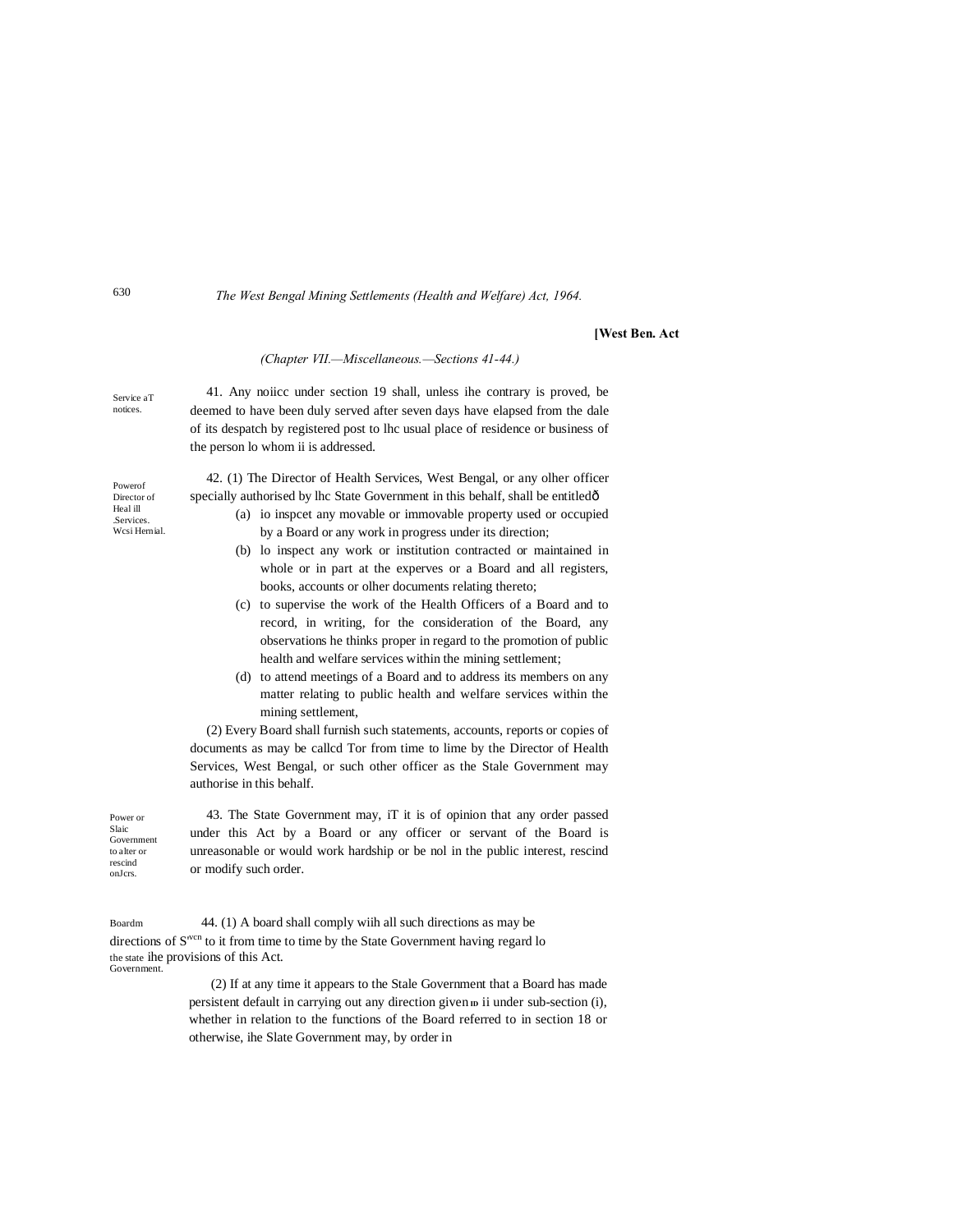## *The West Bengal Mining Settlements (Health and Welfare)* 631 *Act, 1964.*

**XXV of 1964.]**

#### *(Chapter VIJ.—Miscellaneous.—Sections 45, 46.)*

(3) If within the time so fixed such direction is not canied out, lhe State Government may, by order in writing, appoint an officer not below the rank of District Magistrate Lo cany out such direction and the expenses of carrying it out shall be paid by the Board, within such lime as may be fixed by the State Government in the order, from the Mining Settlement Fund to Lhe officer so appointed.

(4) If such expenses are not paid under sub-section (3), the officer appointed under that sub-seclion may, with the previous sanction of the State Government, make an order directing the persons having the custody of the balancc of lhe Mining Settlement Fund Lo pay either ai one time or by instalments such expenses in priority lo any other charges and such person shall pay accordingly.

**'45.** (1) If in lhe opinion of lhe State Government a Boardô Powerof

## Stale

(a) **haspcrsisLentlymadcdcfauliinihcpcrformanccofthcdulics Government imposed on it by or under this** Act **or by any other law, or**

(b) has exceeded or abused its powers,

the State Government may, by an order published in. the *Official Gazette* and slating lhe reasons therefor, supersede the Board, for such period not exceeding two years, as may be specified in lhe order and take such steps as may be nccessary to re-cslablish the Board immediately on Lhe expiry of the period of supersession.

(2) For the removal of doubts, it is hereby declared lhat no notice whatsoever is required lo be given lo lhe Board for submission of any representation before making any such order of supersession under sub-section (1).

(3) The Stale Government may, if it considers necessary so to do,

by order, extend or modify from time to lime lhe period of supersession of any Board subject however lo lhe condition lhai the aggregate period of such supersession shall in no case cxcccd two years.

#### **'46-** (1) When an order of supersession has been made under section 45, $\hat{o}$

(a) all lhe members of the Board shall vacate their offices,

(b) all the powers and duties which, under lhe provisions of this Act or any rule, bye-law or regulation made thereunder or any olher law for lhe lime being in force, may be exercised or performed by lhe Board shall be exercised or performed by an Administrator to be appointed by the Stale Government in this behalf

Consequences of

supersession.

with cffect from the date of the order:

' Sec lion s 4 5 and <16 were ad ded by s, 2 of the Wes i Bengal Mininp Settlements (Health and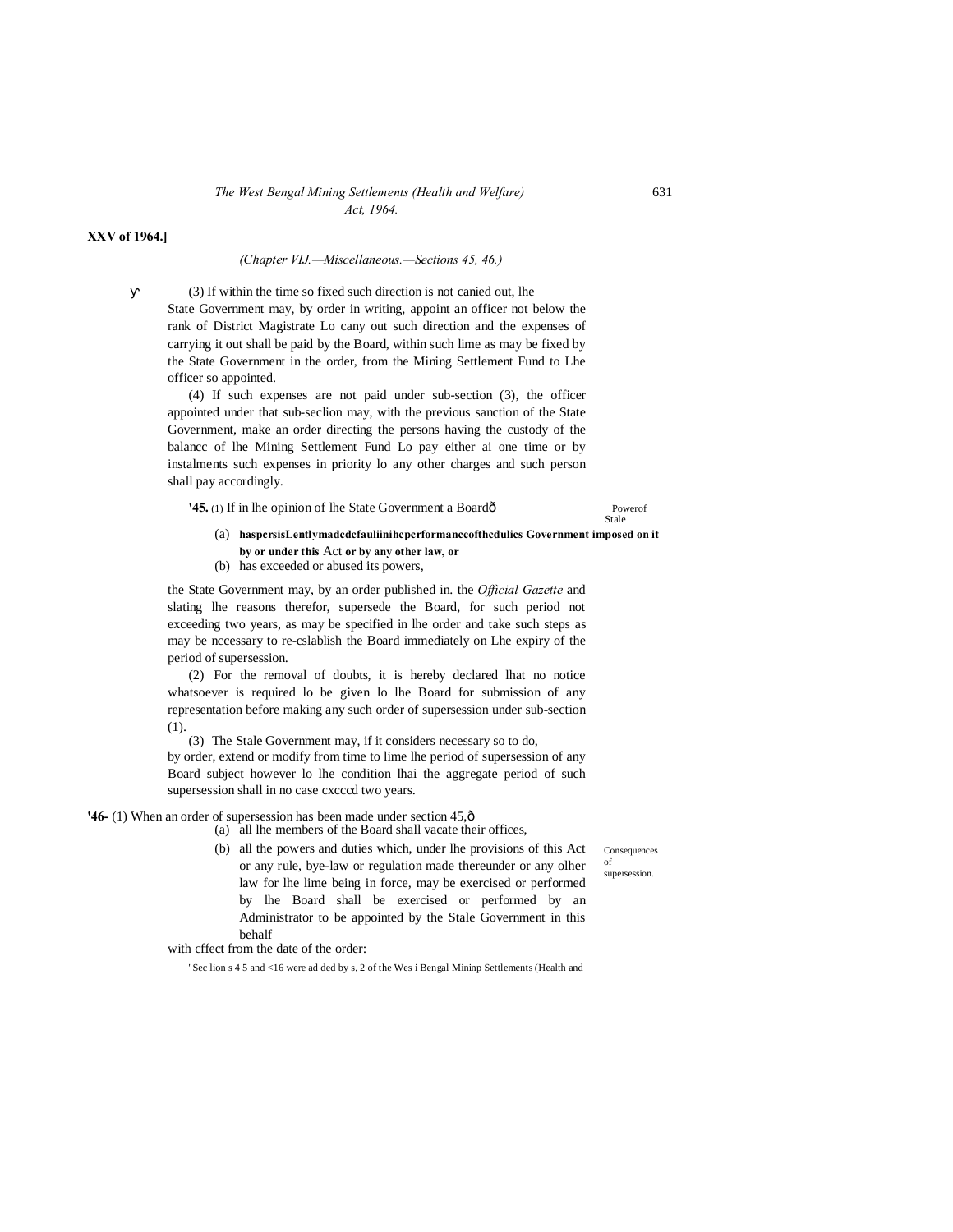## 632 . *The* Hferf *Bengal Mining Settlements (Health and Welfare)*

*Act, 1964.*

## **[West Ben. Act XXV or 1964.]**

*(Chapter VII.—Miscellaneous.—Section 46.)*

Provided thai an Administrator appointed under this sub-scciion may delegate any of his powers or duties Loany officer or other employee of the Board.

(2) The Stale Government shall fix the remuneration of the Administrator and dircct thai such remuneration shall be paid From the Mining Settlement Fund.

(3) All property vested in the Board shall vest in the State Government during the period of supersession.

(4) The State Government may, by an order published in the *Official Gazette*, cancel an order made under section 45 and re-establish the Board.

(5) On [he rc-eslablishmcnl of the Board under sub-section (1) of section

45 or sub-section (4) of this section ihe Administrator shall cease

. lo cxcrcisc his powers or perform his duties.

'For Slate ment of Objceis and ihe Reasons and the Financial Memorandum, jet (he *Calcutta Guzeite. Extnutrdimin* of ihe 6th November, J962, Pi. IVA, page 3259 and page 3260, respectively; for Report or ihe Joint Committee, *see* the *Calcutta Cuzetle, Extraordinary at*<br>Assembly., *(eel* he procccd ingsorthentcelmgsofLJul Assembly held onihe 8lh Augusi, 1 ihe6lh October, 1964.